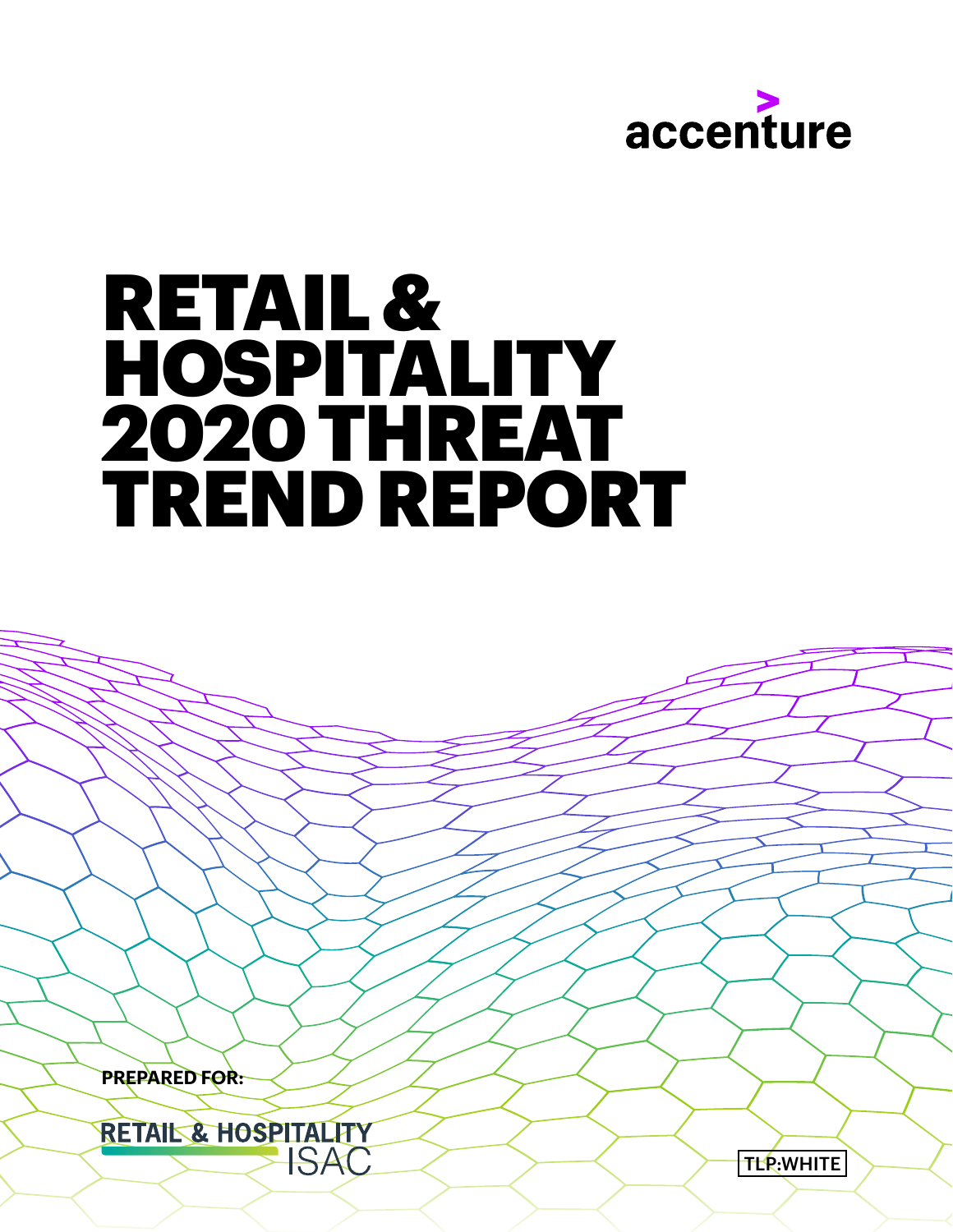# FOREWORD

Welcome to the second annual Retail and Hospitality Threat Trend report from Accenture Security and the Retail & Hospitality Information Sharing and Analysis Center (RH-ISAC).

We've gathered cybersecurity insights for our RH-ISAC members using 2019 data they provided including indicators of compromise (IoCs) and requests for intelligence (RFIs), as well as threat intelligence gathered by Accenture's iDefense threat intelligence team.

But this report isn't just a review of 2019. It also looks ahead as companies deal with cyber threats during COVID-19.

Our purpose is simple: to harness our collective knowledge and facilitate information sharing so IT security and business operations teams stay informed on the steps they need to take to reduce cyber risk for their organizations. Just a few months into 2020, information sharing has become even more critical as COVID-19 creates new challenges for already stretched cybersecurity functions.

While COVID-19 related concerns are currently front and center, "traditional" threat exploits have not lessened. More than 72,000 IOCs were shared in 2018 and 2019 by 90% of members. We are seeing the same pre-pandemic vulnerabilities being exploited by cyber criminals—perhaps with slightly different hooks or tactics—which suggests that companies need to continue their focus on threatrelevant cyber hygiene and security awareness. At the same time, in the post-COVID-19 era the attack surface will expand as more retail and hospitality companies pivot to digital commerce and next-generation supply chain. It is more imperative than ever that cybersecurity professionals remain focused on the broader picture, addressing threats that are relevant now and will continue beyond COVID-19.

The good news is that we are stronger together than we are apart. And RH-ISAC is a great example of how collaboration and information sharing can help retail and hospitality companies stay ahead of cybercriminals. In that spirit, we continue to forge ahead, aided by cyber technologies that continue to help us keep our customers, employees and companies as protected and resilient as possible.



**Carlos Kizzee** Vice President, Intelligence Retail & Hospitality ISAC



**CJ Cui** Managing Director, Retail Security Accenture

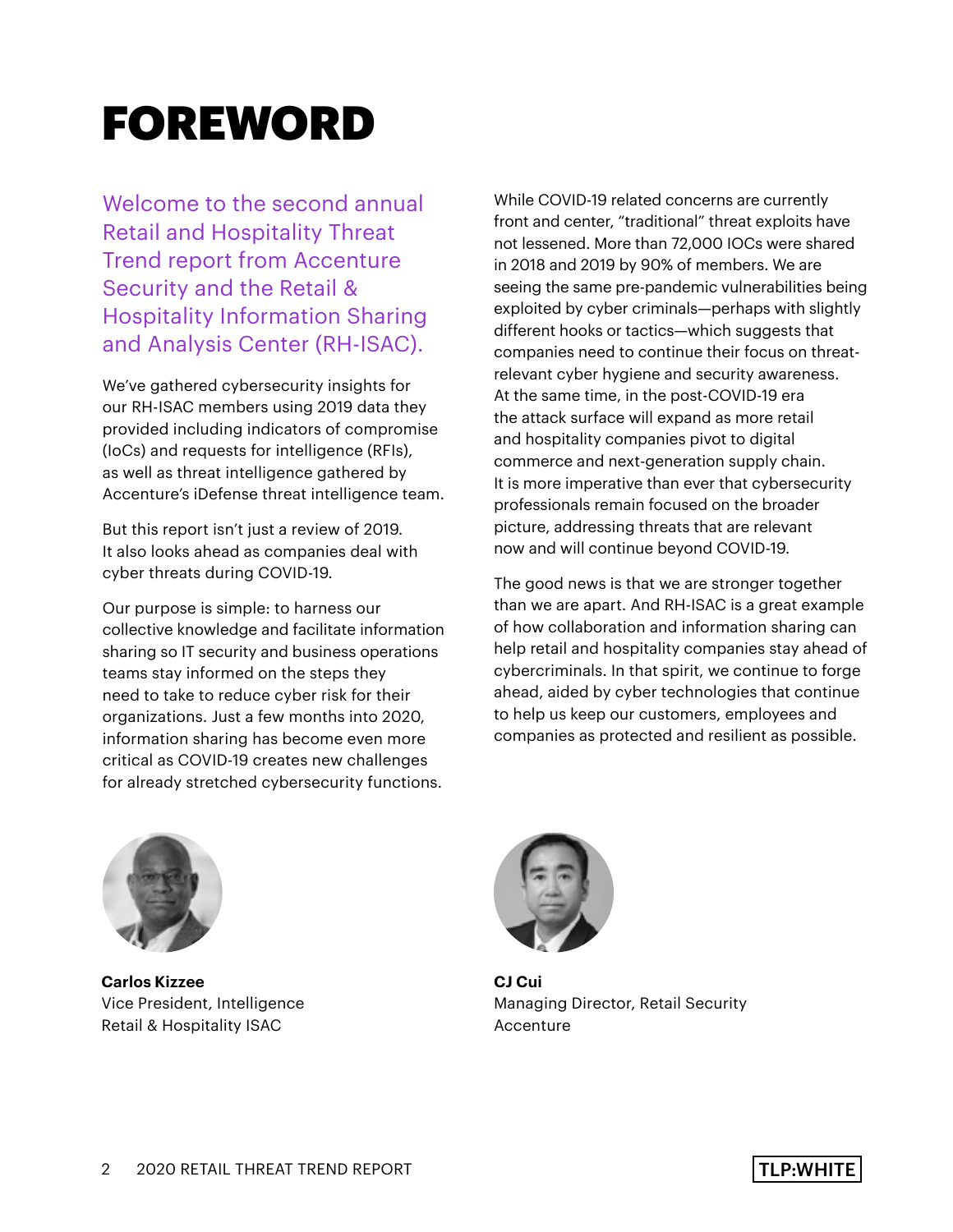# TABLE OF CONTENTS

| <b>Executive summary</b>                                          |    |  |
|-------------------------------------------------------------------|----|--|
| <b>Trends</b>                                                     | 5  |  |
| The usual suspects kept busy                                      | 7  |  |
| FIN7                                                              | 7  |  |
| <b>TrickBot</b>                                                   | 8  |  |
| DanaBot                                                           | 10 |  |
| Magecart                                                          | 10 |  |
| Criminal underground settles into a new status quo                | 11 |  |
| Hospitality and travel organizations remain hotbeds for PII theft | 13 |  |
| <b>Defrauding retailers</b>                                       | 14 |  |
| <b>Call to action</b>                                             |    |  |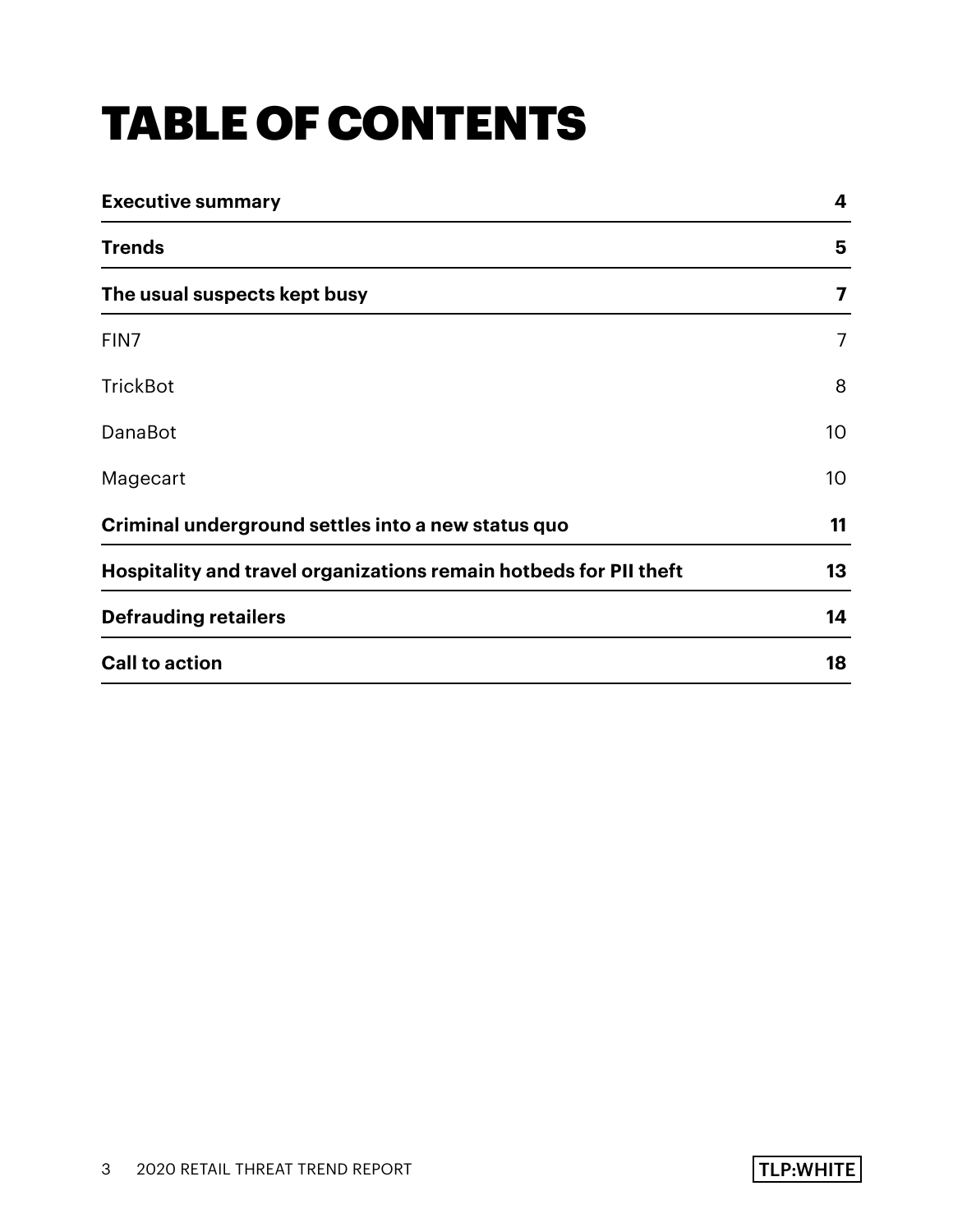# EXECUTIVE SUMMARY

The retail and hospitality sectors face a diverse pool of cyber threats, influenced by the industry's value chains, the changing business environment and expanding adversary motivations.

In 2019, the members of the Retail & Hospitality Information Sharing and Analysis Center (RH-ISAC) were affected by and shared information about these multidimensional threats. While COVID-19 instantly and greatly impacted the operations of many retailers and hospitality groups, much of the cyber threat activity experienced by the sectors in 2019 remains relevant to current threat techniques. 2019 cyberthreats referenced in the 2019 Retail and Hospitality Threat Trend Report run congruent to those experienced during the current COVID-19 crisis, focusing on spaces where potential targets are concentrated, such as e-commerce (consumers) and developing across spaces where potential targets are migrating such as remote workforces and cloud. The RH-ISAC membership has proactively discussed many of these threats, preparing their respective sectors to defend against attack vectors influenced by COVID-19. This forward-leaning posture will be the cornerstone of efforts the community will continue to undertake to disrupt malicious cyber activity in the future.

For the most part, the cyber threats affecting retail and hospitality in 2019 were consistent with activities observed in previous years, with some increase in volume and, as across all sectors of industry, in efficacy. The usual suspects kept busy while the broader cybercriminal ecosystem settled into a new status quo due to accommodations for COVID-19.

This signals a sustained level of interest and incentive for bad actors to reuse previously observed tactics, techniques and procedures (TTPs) with updated contemporary themes against targets within the retail and hospitality sectors, all the while being more efficient and coordinated. This sustained activity takes place in tandem to a small subset of new threat groups and malwares entering the fray as well as increasing appetite for services geared toward defrauding retail and hospitality firms. What results is the ongoing challenge for firms operating within the retail and hospitality sectors—defend against many of same threats year over year while identifying emerging threats that arise due to changing business, technology and geopolitical conditions.

In this report, Accenture Security and the RH-ISAC have partnered to share insights into the state of cyberthreats to the retail and hospitality sectors throughout 2019. With a focus on current and emerging threat trends, this report can be leveraged across various levels of a firm's cybersecurity leadership to inform business strategy, adversary simulation and threat intelligence priorities. In doing so, the report focuses on the following themes:

- General trends in cyber threat activity.
- Cybercriminal groups reuse and elevation of TTPs.
- The professionalization of the cybercriminal value chain.
- Continued cyberattacks against hospitality.
- Expanding market for retail return fraud.
- Call to action what your firm can do to disrupt these threats.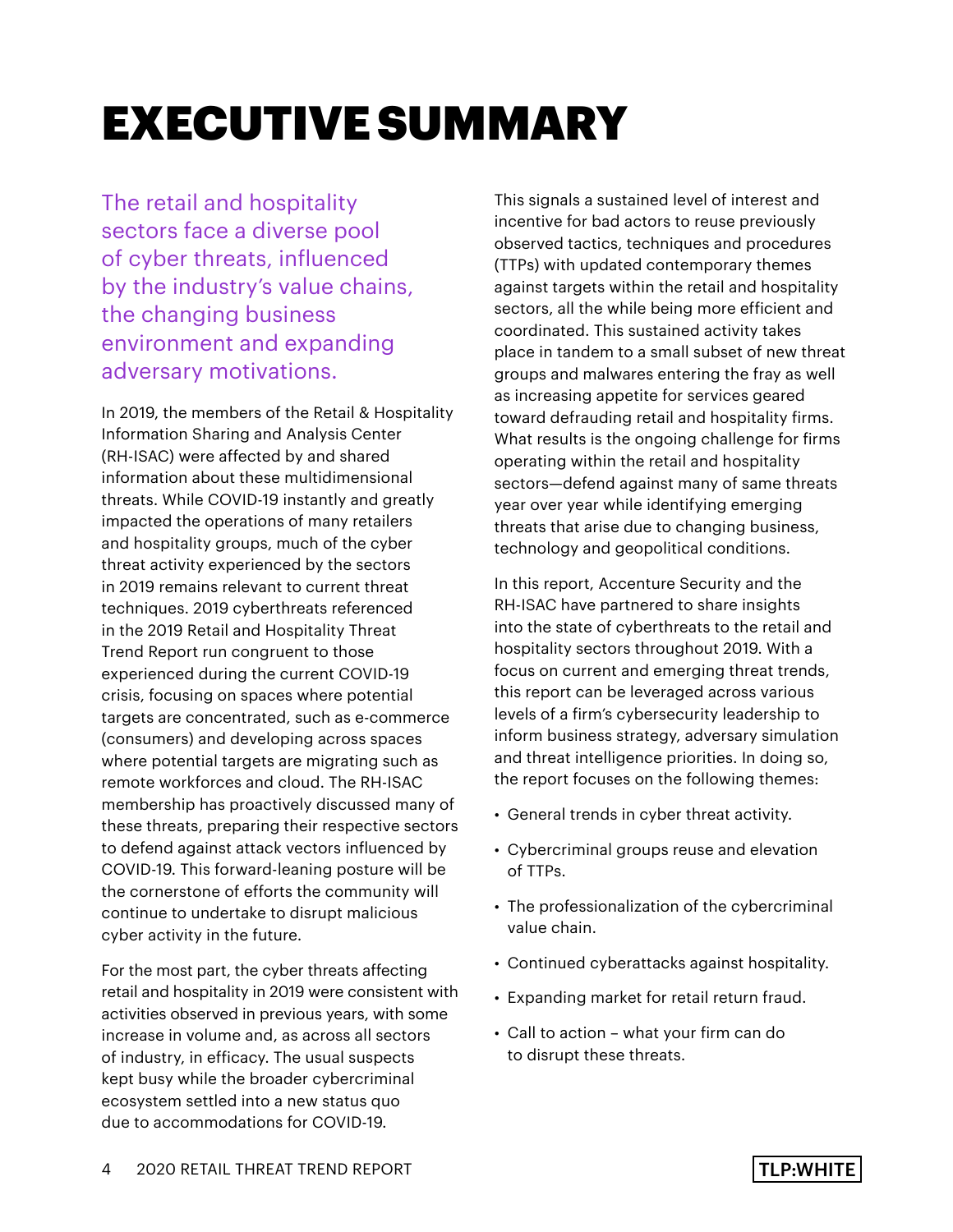# TRENDS

## **Retail & hospitality sectors remain susceptible to global threats affecting multiple industries**

Accenture's Cyber Investigations and Forensic Response (CIFR ) team saw an approximate 25% increase in ransomware investigations from 2018 to 2019.<sup>1</sup> This increase took place as cybercriminal groups began to cooperate with one another, chaining crimeware and ransomware infections as part of "big game hunting." This collaboration among adversaries serves as a bellwether for what's likely to come —ransomware infections affecting major players in various sectors, supply chain interruption incidents, politically-motivated cyber activity disguised as cybercrime as well as increased fraud. As cybercriminals further professionalize their standalone services and embed inter-play between their campaigns into their operating models, companies along the entire spectrum of cyber defense maturity will be challenged to keep up with these cyberthreats.

Another rapidly growing trend is misconfiguration of cloud, file sharing and software-as-as-service (SaaS) environments. Security researchers found that "year over year from 2018 to 2019, the number of records exposed by cloud misconfigurations rose by as much as 80%."2 In 2019, a number of RH-ISAC members' security executives submitted requests for intelligence (RFIs) related to cloud security and related risks, underscoring the focus that security leaders have on cloud security.

Naturally, as usage of technology service providers, including cloud service providers (CSPs), has increased in recent years, so have the number of data breaches related to those environments. Threat groups are concentrating on critical nodes and technologies, leading to large-scale data theft and business interruptions. In particular, retailers and hospitality groups have disclosed breaches of customer personally identifiable information (PII) and loyalty program information due to misconfigurations. This is a concerning trend as more organizations execute against their journey to the cloud roadmaps. More data breaches are likely to arise, and as they do, they'll erode customer's trust in affected organizations and tarnish brand reputation.

Even as organizations employ robust security policies and increase the efficiency and effectiveness of their cybersecurity tools, the human element of cyberthreats, notably insider threats, remain a challenge. Malicious insiders in the retail and hospitality industries can go unnoticed due to factors such as high in-store employee turnover and seasonal staff. 20% of Accenture's CIFR teams incident response cases involved insider threats in 2019. As firms establish insider threat programs and playbooks, the number of confirmed instances of insider-related incidents is likely to grow.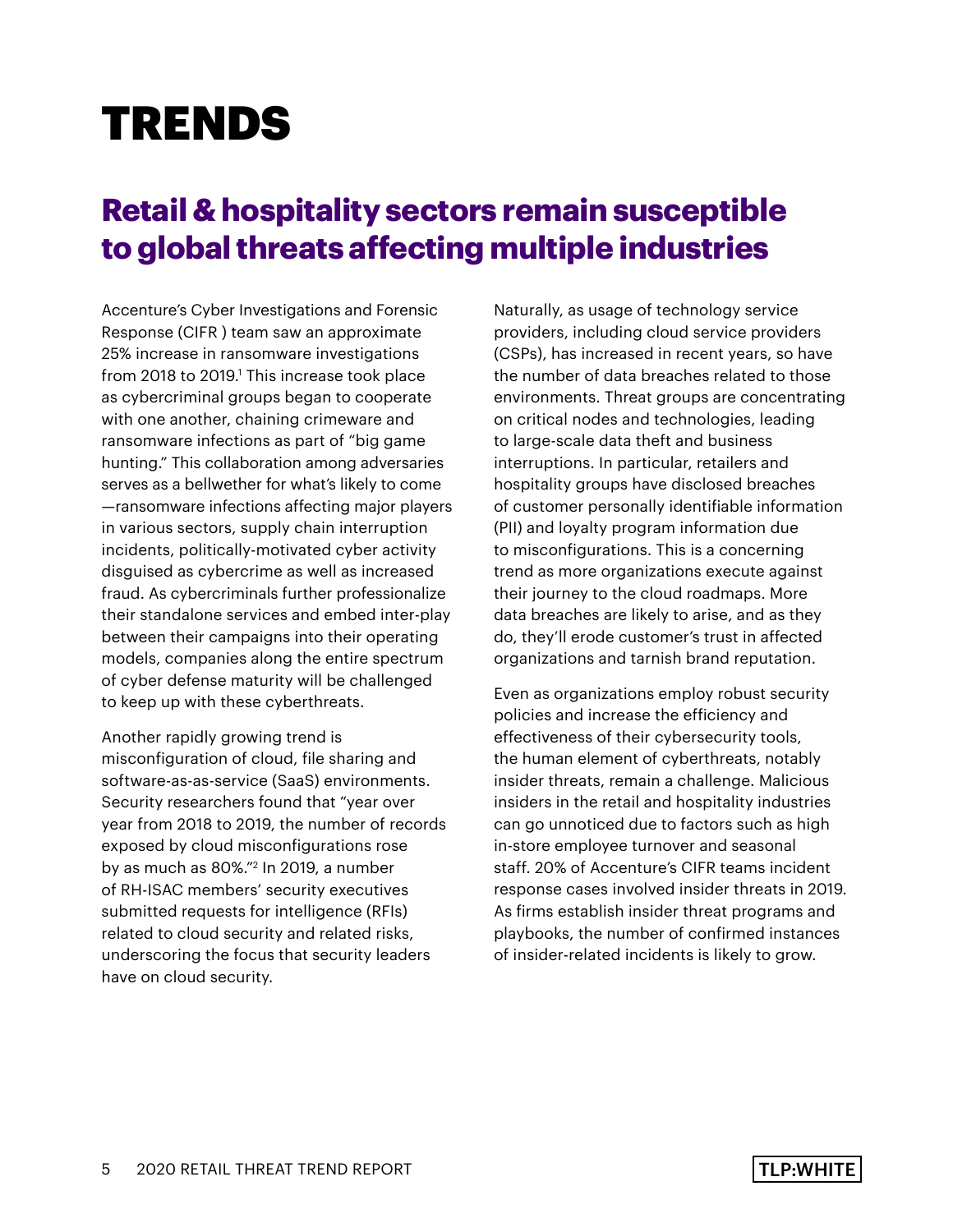The retail and hospitality sectors are not immune to cybercrime targeting corporate executives. While conducting a threat hunt in late 2019, Accenture's Cyber Defense team discovered a malicious mailbox rule on the e-mail account of an executive at a large retail organization. Further investigation revealed that the executive's email account was compromised while they were staying at a hotel on an overseas business trip and that the actors were monitoring emails pertaining to financial activity. It is likely the threat actors were eventually going to attempt payment diversion, fraud related to executive impersonation or even insider trading.

Cybercriminal groups conducting CEO fraud, business email compromise and other social engineering attacks have been successful in stealing funds from every industry. Losses associated with these campaigns grow year over year according to statistics from law enforcement globally. Retailers and hospitality companies have a particularly robust supplier network with high-dollar payments. In some cases, this amplifies the opportunities for bad actors to misdirect large sum payments to accounts they control and have enough lead time to launder proceeds prior to law enforcement interdiction.

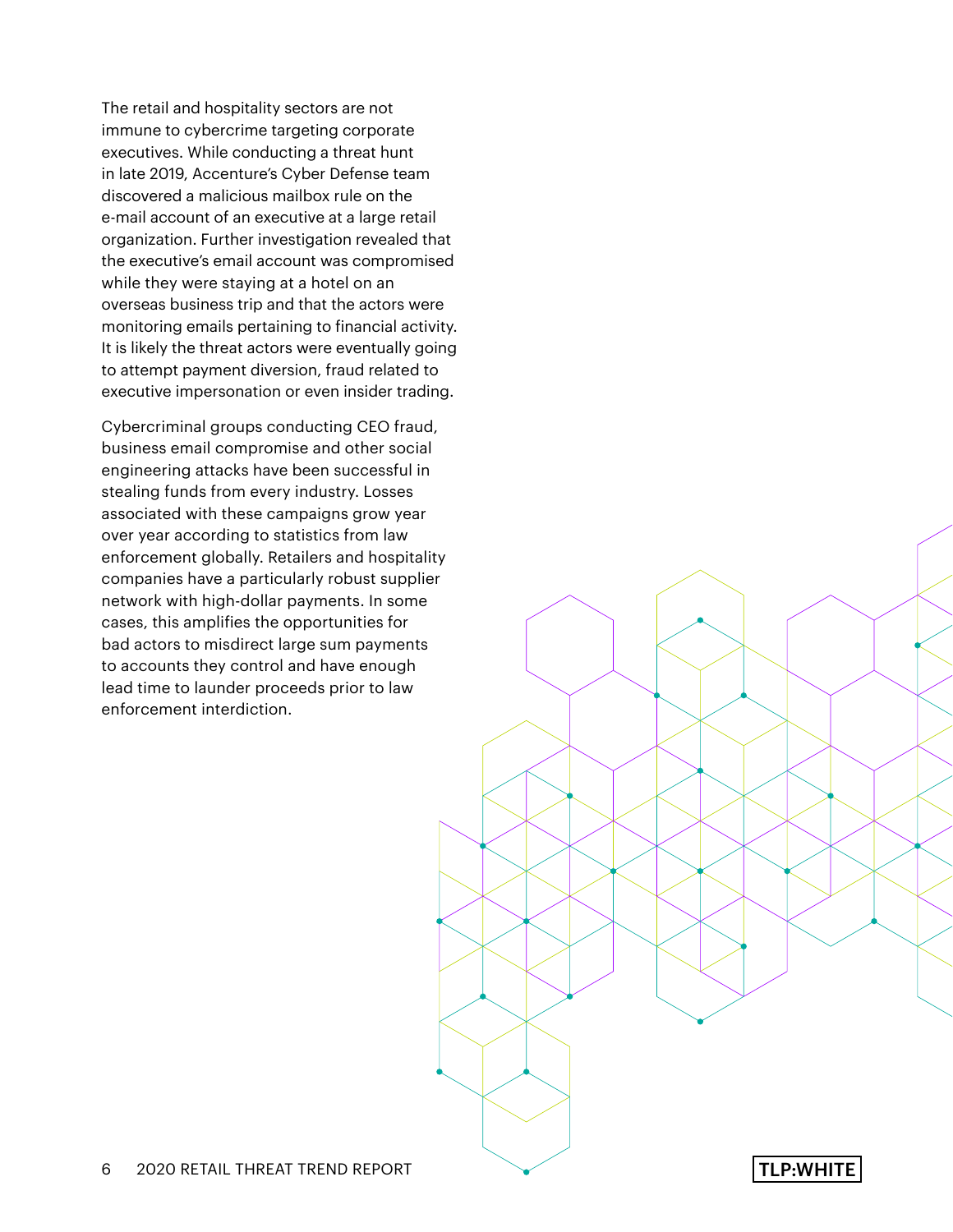# THE USUAL SUSPECTS KEPT BUSY

## **Cybercriminal groups reuse and elevate TTPs used to steal credit card data and credentials**

## **FIN7**

Coming out of 2018, a year which saw a suspected FIN7 threat group leader arrested,<sup>10</sup> the group relaunched campaigns seeking to compromise retail and hospitality organizations.11 The cyberthreat group introduced a handful of new capabilities while reusing a number of the same malwares.

In June 2019, Accenture Cyber Threat Intelligence analysts observed a new FIN7 attack involving the delivery of a clean "test" document followed by a weaponized document delivered a couple of hours later.

The purpose of the first document was likely to identify whether or not a document has been opened by a targeted individual. This serves as a vital piece of reconnaissance for the threat group, allowing them to avoid exposing their payloads to recipients of the first email who may have been skeptical of the recon file. While this isn't an entirely novel approach, it is likely effective, and for organizations, it reinforces the importance of security awareness training and vigilance of suspicious emails even when they have clean attachments.<sup>12</sup>



## **Exhibit 1: Observed Likely FIN7 Infection Chain**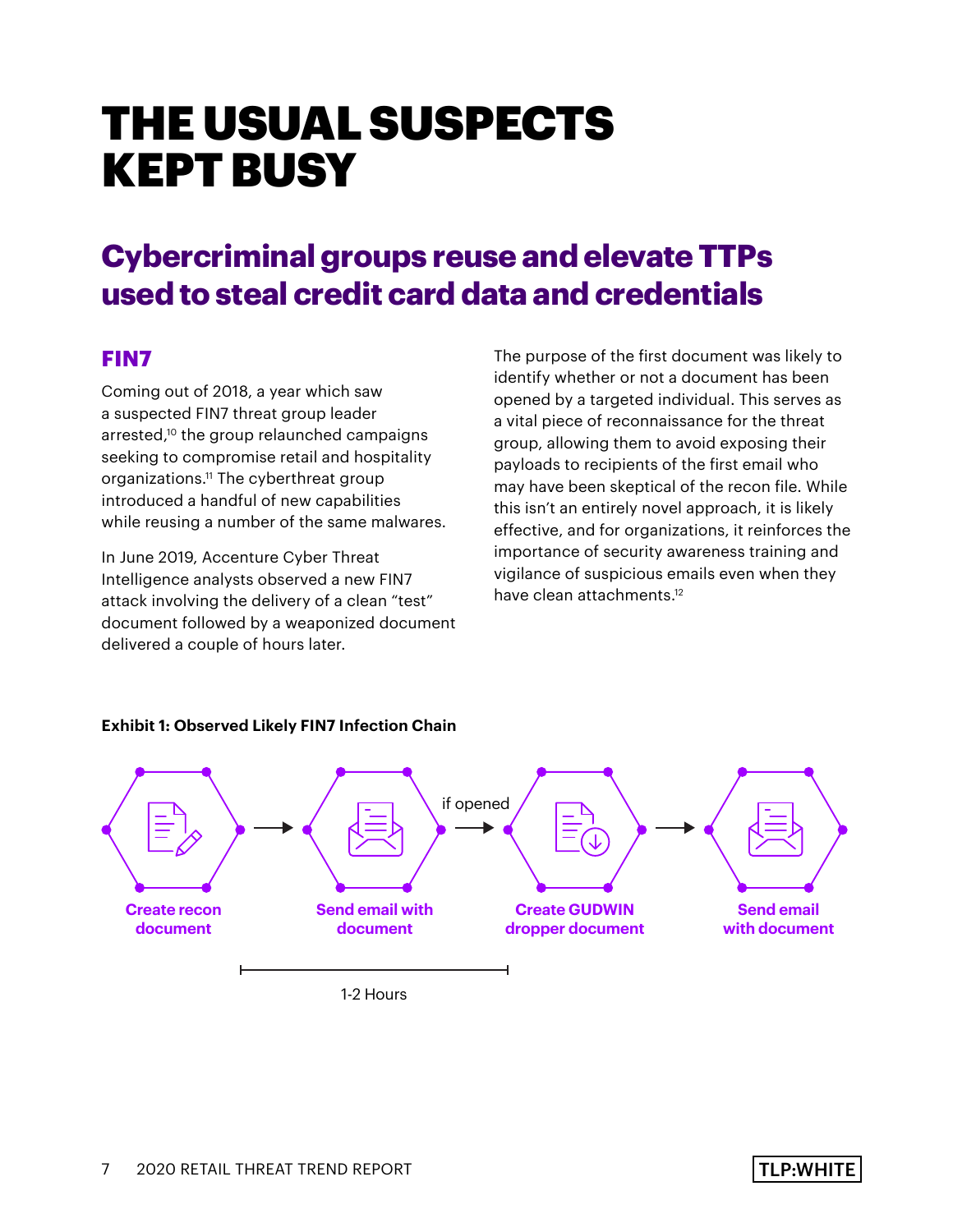## **TrickBot**

The threat group operating the TrickBot malware continued to modify the malware's modules throughout 2019. Operating since 2016, the group has remained one of the top threats targeting businesses regardless of sector. Despite high-profile coverage in the security publications surrounding the latest TrickBot modules' propagation techniques and targets, cybercriminals continue to build upon TrickBot's core function: the theft of credentials.

In 2019, TrickBot served as one of a handful of commodity malwares found to have entered corporate networks prior to a ransomware infection. This nexus, however, is not the only new development associated with the prolific malware. In late 2019, a new malware called Anchor was observed being used to steal credit card data from TrickBot victims. Researchers noted campaigns started with a TrickBot infection and progressed into a hacking operation targeting sensitive financial systems of multiple industries including retail.<sup>13</sup> Accenture Cyber Threat Intelligence team conducted technical analysis of the Anchor modules, finding that actors are specifically looking for data from point-of-sale (POS) systems.

Malwares such as TrickBot are a natural entry point for more targeted attacks against retail as well as other sectors. Actors are becoming increasingly effective at shifting quickly from widespread malspam to targeted intrusions. This trend is likely to continue as complementary malware such as Anchor prove effective at stealing card data that can be monetized through sale or fraudulent use.

## **Anchor's MemoryScraper Looking for Card Data14, 15**

When AnchorBot receives MemoryScraper via download and starts executing it, MemoryScraper will start scanning system running processes and looking for the following processes (see Exhibit 2).

Once the target process is found, MemoryScraper will try to find the credit card information in the process memory space (see Exhibit 3).

After gathering the credit card information, MemoryScraper will send the card information to the command and control (C2) in the same format as TrickBot (see Exhibit 4).

### **Exhibit 2: Target Process Names**

|                  | dd offset aTeller     |    | ; "teller"    |
|------------------|-----------------------|----|---------------|
| dd offset aShop  |                       |    | ; "shop"      |
|                  | dd offset aStore      |    | ; "store"     |
|                  | dd offset aRetail     |    | ; "retail"    |
|                  | dd offset aMicros     |    | ; "micros"    |
| dd offset aPos   |                       |    | ; "pos"       |
|                  | dd offset aProcessing |    | ; "processing |
| dd offset aProc  |                       |    | : "proc"      |
| dd offset aKiosk |                       |    | ; "kiosk"     |
| dd offset aOps   |                       | ĵ, | "ops"         |
|                  | dd offset aDirector   |    | ; "director"  |
| dd offset aInfo  |                       |    | : "info"      |
|                  | dd offset aReception  |    | ; "reception" |
| dd offset aKassa |                       |    | ; "kassa"     |
| dd offset aOpos  |                       |    | ; "opos"      |
| dd offset aChef  |                       |    | ; "chef"      |
|                  | dd offset aVerifon    |    | ; "verifon"   |
| dd offset aInfor |                       |    | ; "infor"     |

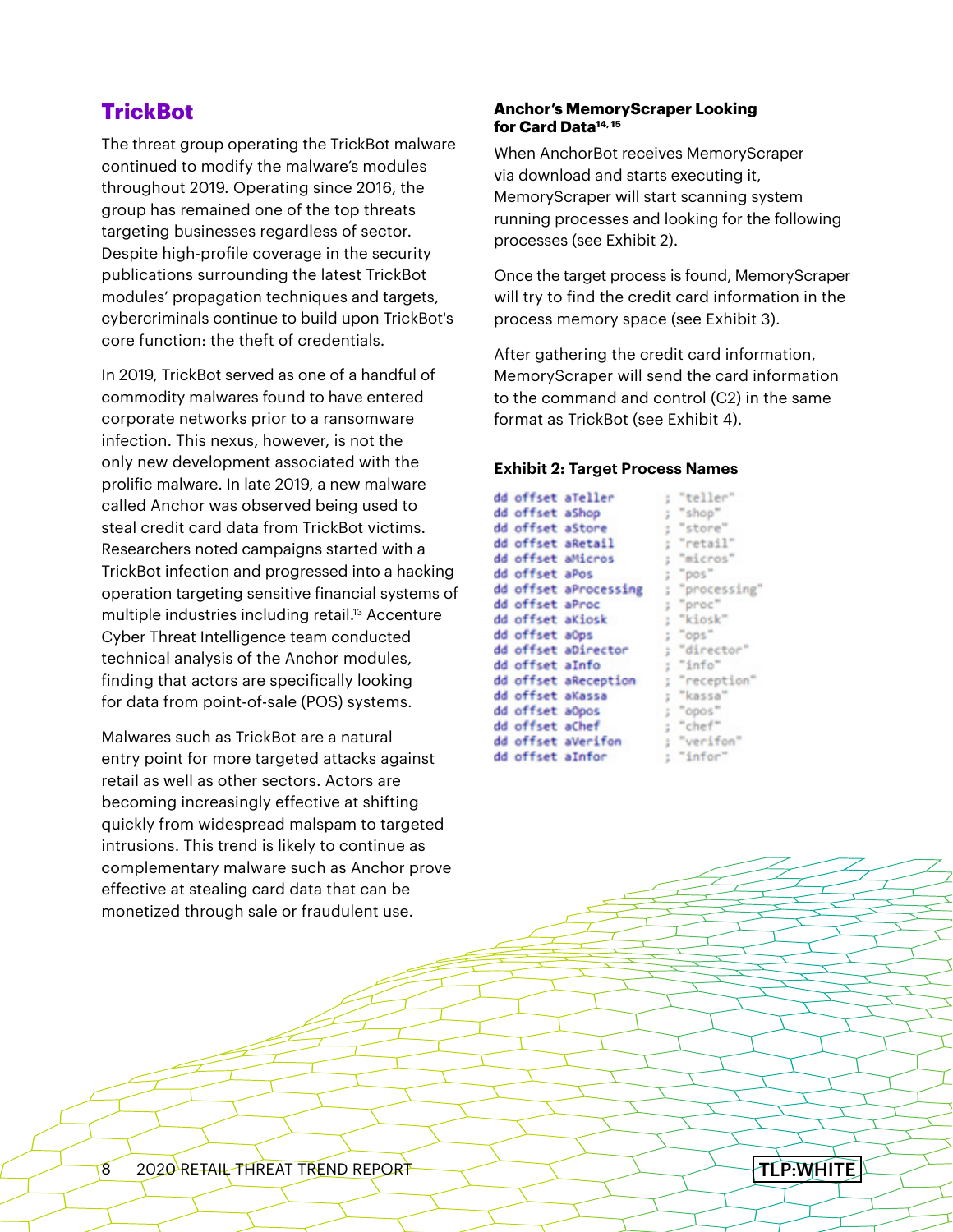### **Exhibit 3: Credit Card Information Searching**

```
VB = NYrecess;
while ( VirtualQueryEx(vS, vJ, &Suffer, 0x1Cu) )
ł
  if ( Buffer.Protect == 4 && Buffer.State == 4096 )
  x
     v9 = operator new[](0uffor.RegionSize);
              cessMemory(v8, Buffer.BaseAddress, v9, Buffer RegionSize, ENumberOfBytesRead);
     ReadP
     v10 = 0v23 = 06if ( NumberOfDytesRead )
     Ł
       v11 = NumberOfDytesRead;
       do
       Ł
         v12 = 1 ( (v12 - 1)v2 + v10 );<br>if ( (v12 - 1)v1 + v1 | v12 - 1v1 | v12 - 1v12 | 48 v10 + 1 < v11 )
         ÷
            If ( "((_DVTE ")+9 + +10 + 1) )
            Æ
               500\_403FF7((1-t)/9, v11, 4v23); <br> v10 = v23;
             else
            τ
               v23 = v10 39 11
              340 - 403668(\sqrt{11} > 1, 4\sqrt{23})<br>
\sqrt{13} = 2 - \sqrt{23}<br>
\sqrt{16} (\sqrt{10} > 2 - \sqrt{23})v13 - v101v10 = v131\mathbf{y}Y
          v23 - 100101while ( v10 < v11 );
       v3 = v17;
     1.1.1 free_base(v9);<br>v6 = hProcess:
```
### **Exhibit 4: C2 Post Format**

```
sub_401900(&pus:Headers, 256, (const char ")L"Content-Type: multipart/form-data; boundary=%S\r\n\r\n", v5);
   - WinHttpAddRequestHeaders(v4, &puscHeaders, OxFFFFFFFF, Ox20000000u);
if ( v6 )
€
 dwOptionalLength = 0;
  v16 = 15;
 LOBYTE(lpOptional) = 0;
  sub 40147B("--");
  LOOVTE(v18) = 11sub 401664(8v12, 0, -1);
  sub_40134A("\r\n");
  sub 40134A("Content-Disposition: form-data; name=\"data\"\r\n\r\n");
  v10 = 0;v11 - 15;
                                                                                                1
  v9 = 02sub_4014A7(v3, a3);
  LOBYTE(v18) = 21sub 401664(&v9, 0, -1);
  LOSYTE(v18) = 11sub_4013F4(&v9, 1, 0);
  sub_40134A("\r\n");<br>sub_40134A("--");
  sub 401664(&v12, 0, -1);
  sub_40134A("\r\n");
  sub_40134A("Content-Disposition: form-data; name=\"source\"\r\n\r\n");
  sub_40134A("magnetic cards");<br>sub_40134A("\r\n");<br>sub_40134A("--");
  sub 401664(&v12, 0, -1);
  sub_40134A("--\r\n");
   7 - &lpOptional;
  if ( v16 >= 0x10 )
    v7 = 1pOptional;
  v6 = WinHttpSendRequest(v4, 0, 0, v7, dwOptionalLength, dwOptionalLength, 0);
 sub_4013F4(&lpOptional, 1, 0);
sub_4013F4(&v12, 1, 0);
return v6;
```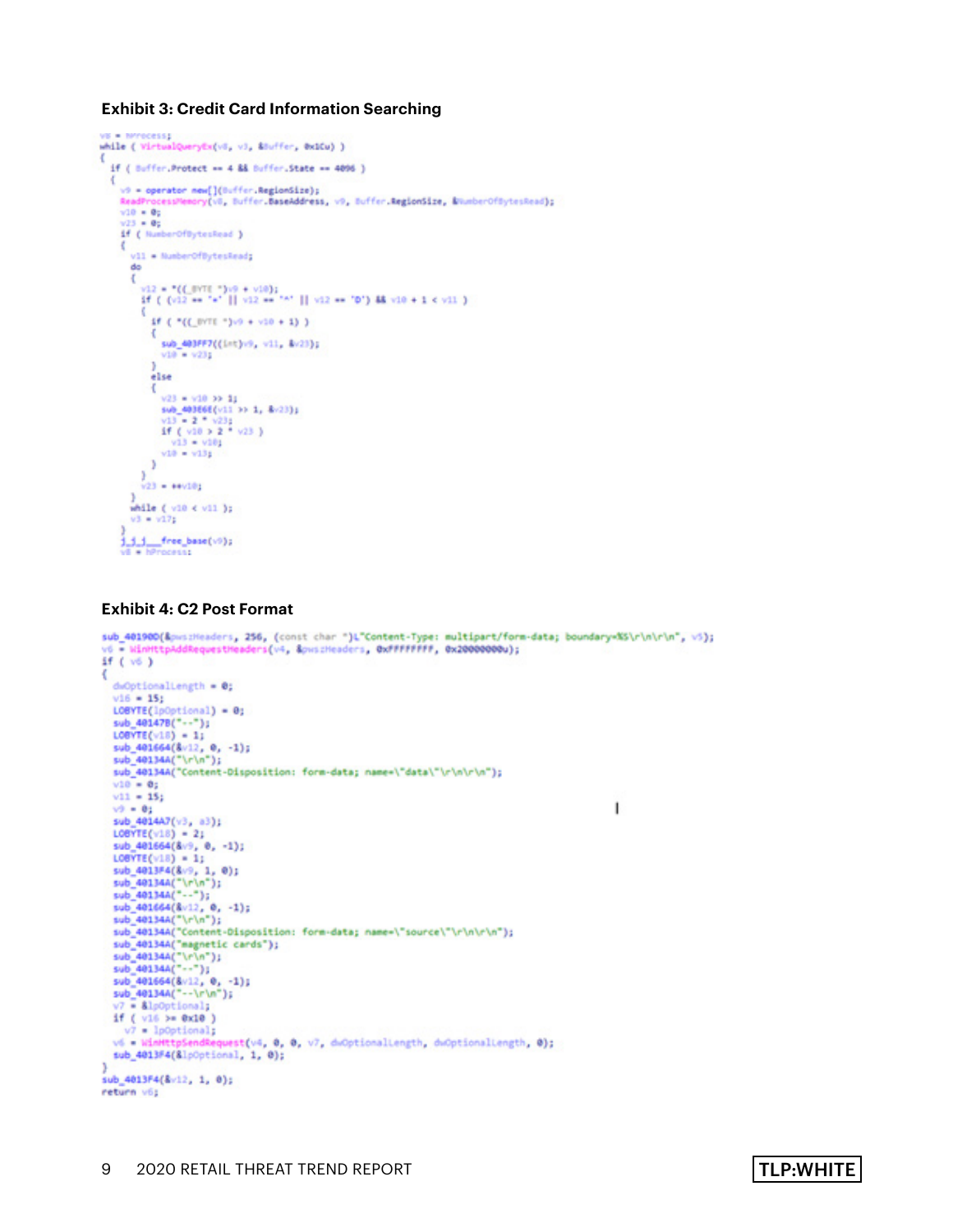## **DanaBot**

DanaBot malware was observed targeting a range of victims' websites in retail during 2019, including the German websites for various fashion brands.16 In February 2019, Accenture Cyber Threat Intelligence team observed an actor advertising the DanaBot malware on a popular Russian-language criminal forum.17 While the malware has been observed for a number of years, the shift in victimology, toward retailers in Europe from previous targets in Australia,18 is of note. This raises a particularly simple but critical point: campaigns can change their targeting at any time. This is especially true for cybercriminal activities. Organizations need to remain apprised of cyberactivity across multiple industries (and geographies) where there is overlap in monetizable or strategically beneficial data that could prove attractive to adversaries.

## **Magecart**

The networks and websites of e-commerce businesses remained extremely attractive targets for threat actors throughout 2019.19 Due to the volume of customer and financial data processed by these organizations and actors' success at committing cardnot-present (CNP) fraud, e-commerce will remain in the crosshairs for quite some time. Recent examples include Magecart (virtual skimming)<sup>20</sup> as well as Nikolay (network compromise-as-a-service [CaaS]).

In addition to infections affecting large companies, Magecart groups continued their run on small and medium-sized businesses in 2019, likely compromising tens of thousands of sites in order to steal credit card information.<sup>21</sup> The U.S. Federal Bureau of Investigations stated that Magecart attacks have increased in 2018 and 2019 and are using diversified methodologies to launch attacks.<sup>22</sup> Notably, Magecart groups were observed turning their focus to cloud environments in 2019. Security researchers found that actors behind Magecart-style compromises had automated the process of compromising websites with digital skimmers by actively scanning for misconfigured Amazon S3 buckets.<sup>23</sup> Organizations are struggling to secure these environments as moving into the cloud raises integration challenges they may not have had to face in the past. Adversaries, like Magecart groups, have capitalized on this unfamiliarity and human error. In 2019, almost 60% of all of the Accenture's CIFR teams' investigations involved client cloud platforms such as Azure/ O365 and AWS.<sup>24</sup> As e-commerce companies, retailers and hospitality groups strain to quickly identify and remediate unsecured buckets, threat actors after card data (and other data) will race to exploit misconfigurations first.

Magecart-style activity was also observed targeting ticket resellers for the UEFA European Football Championship and the Tokyo Summer Olympics in late 2019, compromising the credit card details of users who made purchases on either website.25 As a result of COVID-19, many events have been postponed, which presents the opportunity for Magecart activity to thrive as seasonal shopping influxes and generally increasing adoption of online shopping converge.<sup>26, 27</sup>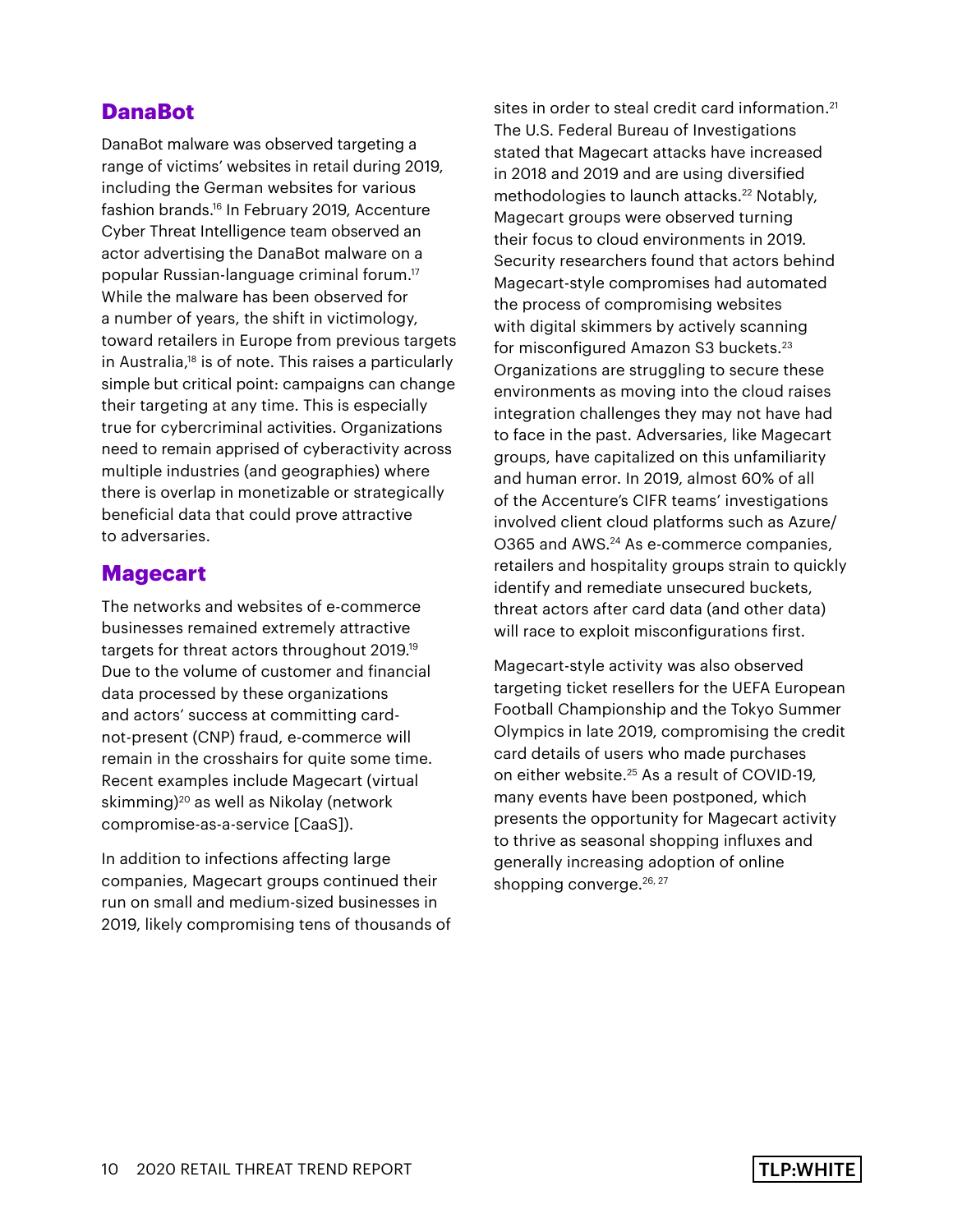## CRIMINAL UNDERGROUND SETTLES INTO A NEW STATUS QUO

## **Professionalized services support each step of the cyber kill chain**

While financial data remains core to underground economies, the scope of data cybercriminals pursue has become much wider. Their aperture has expanded to include interest in obtaining sensitive personally identifiable information (PII), health information (PHI) and compromised network access that can be monetized through varied means. The criminal underground has rotated toward a new operating model which dictates a heavy reliance upon one another's skills: a larger degree of cooperation to enable more lucrative attacks. This poses a threat to many industries, including retail and hospitality, as the barriers to entry and return on investment for malicious actors tilt greatly in their favor. In recent years, Accenture Cyber Threat Intelligence has observed that offerings

on the criminal underground increasingly facilitate or significantly strengthen a threat actor's ability to engage with the entirety of the cyber kill chain.<sup>28</sup> This can be scaled to the MITRE ATT&CK matrix as well.

The notion that most tactics can be outsourced by professional actors on the criminal underground and related tools can be purchased by novice and skilled threat actors alike showcases the evolution of the underground economy and its ability to enable cybercrime against a wide range of targets. This also makes assessing the severity and criticality of cyberthreats increasingly difficult as the toolsets of adversaries overlap greatly despite at times large deltas between their actual capabilities and resources.

| 20-09-2018, 15:46      |                                                                                                                                        |
|------------------------|----------------------------------------------------------------------------------------------------------------------------------------|
| Nikolay -<br>Member    | Criginally Posted by Rahm =<br>Who is Fransp if you're Lampeduza?                                                                      |
| Join Date: Jul 2018    | team member, you can pm him and ask,                                                                                                   |
| Location: SIBERIA      | I hope you will be satisfied after this dear MR COP Assistant                                                                          |
| Posts: 66              |                                                                                                                                        |
| Reputation: -2   + -   | Добавлено через 1 минуту 52 секунды<br>Selling access to national air company of European country, they have online sales.boking, etc. |
| <b>Balance: 0.00\$</b> |                                                                                                                                        |
|                        |                                                                                                                                        |
|                        | Price is 80k                                                                                                                           |

## **Actor Nikolay Advertises Access to Travel Company's Network29**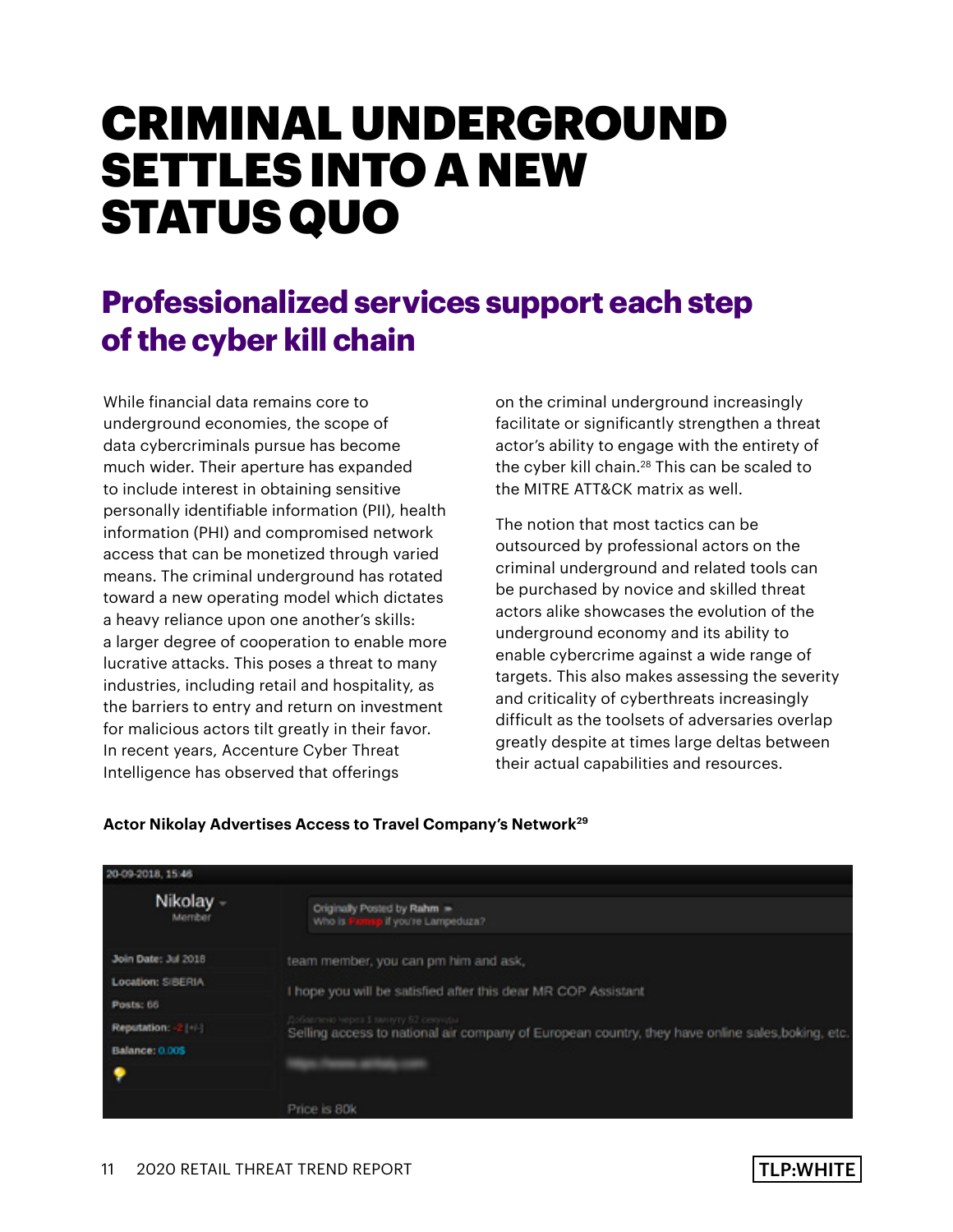### **Outsourcing the underground**



### **Reconnaissance Initial Access**

The purchase of language skills can help an actor during the reconnaissance phase by increasing the chance of successful social engineering. Actors selling corporate intelligence services like persona and e-mail look-ups further enable actors to conduct effective reconnaissance prior to initial access.



The sale of network access can enable a threat actor to gain a presence on the target network. Moreover, threat actors can purchase credentials and information dumps to aid intrusion efforts.



## **Lateral Movement Exfiltration**

Similarly, compromised credentials, exploits and malware such as mimikatz can enable lateral movement within the network.



Dedicated servers and bulletproof hosting services sold on the criminal underground can aid the exfiltration of stolen data.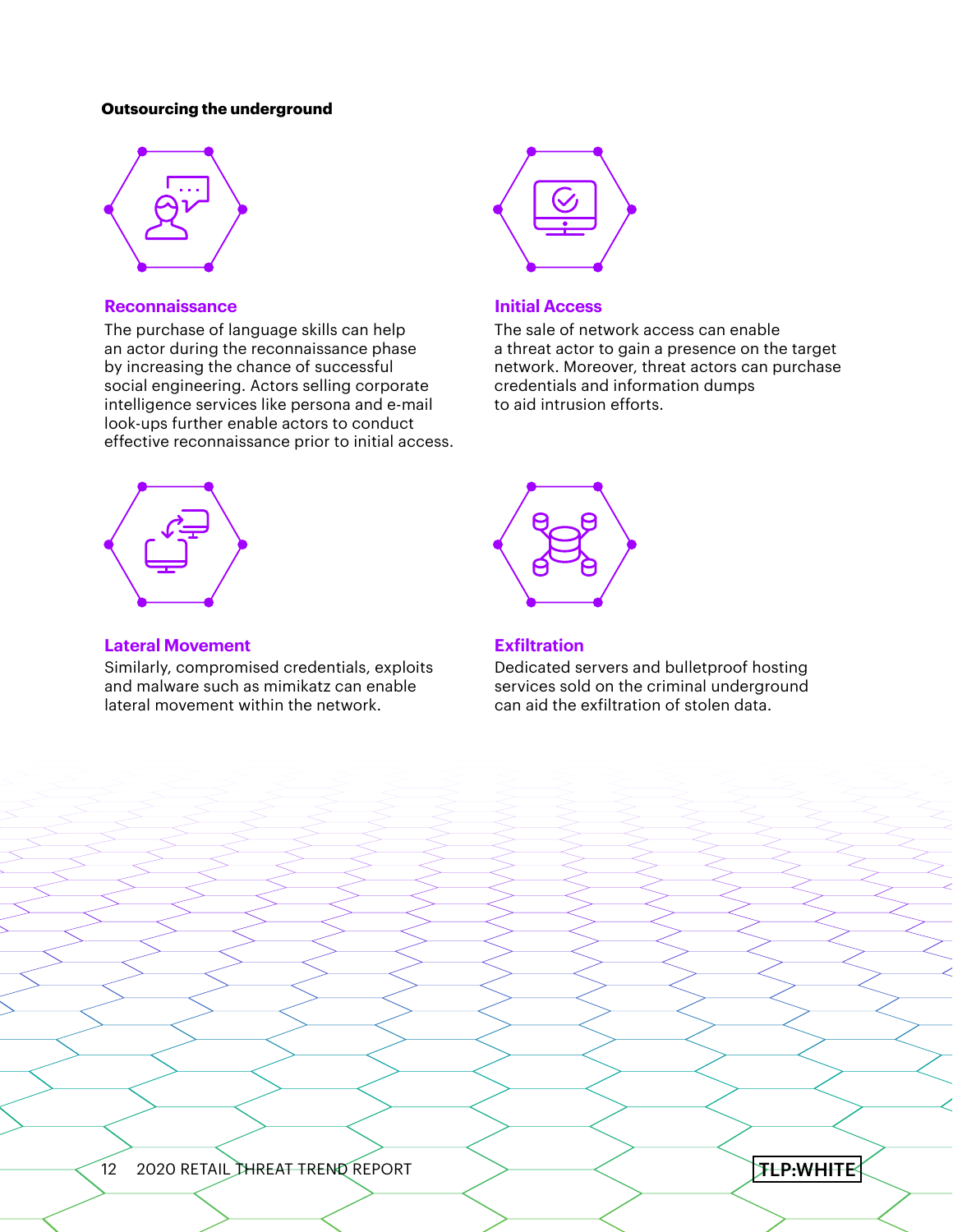## HOSPITALITY AND TRAVEL ORGANIZATIONS REMAIN HOTBEDS FOR PII THEFT

## **APT taps into high-value data pipeline**

Hospitality and travel companies process vast quantities of personally identifiable information (PII) and other valuable data sought by both cybercriminal and state-sponsored cyberthreat groups. As noted in the 2019 Retail and Hospitality Threat Trend Report, state-sponsored actors targeting the hospitality sector have primarily operated from Asia but have had an impact on a global scale.30 Cybercrime affecting the sector has been much broader in origin vectors like online booking, in-hotel wi-fi networks and other customer or B2B touchpoints have been the subject of breaches.

In July 2019, Accenture Cyber Threat Intelligence observed a malicious document with content related to a Brazilian airline's staff hotel booking system.31 The document, which delivered H-Worm malware, was sent as a hotel reservation form for employees of airline. While H-worm is a commonly observed malware family,<sup>32</sup> the linguistic specificity of the lure document speaks to actors' ability to leverage commodity tools during seemingly niche campaigns.

Logistics and supply chain are also a key part of the hospitality sector. In late 2019, a French business-to-business (B2B) hotel booking firm was found to have exposed a client list of an unspecified number of the 600,000 global hotels they serve.<sup>33</sup>

The incident was one of a many Elasticsearch misconfigurations reported in 2019 and underscores the dangers that arise when a single entity has data across the majority of the sector. This trend of supply chain incidents is likely to continue on as more companies move data to new virtualized environments, cloud and SaaS platforms.



Relação de funcionários pun reserva todos com chegada as 14:00.



ação: Pedimos a colaboração para nos enviar a olgia deste m orientado abalen

| <b>Nume da Hotel:</b>      | <b>Indiana</b> design |
|----------------------------|-----------------------|
| Telefone para contato:     | allow sends           |
| Responsivel pela reserva:  | the special           |
| Visitor Tottal da reserva: |                       |

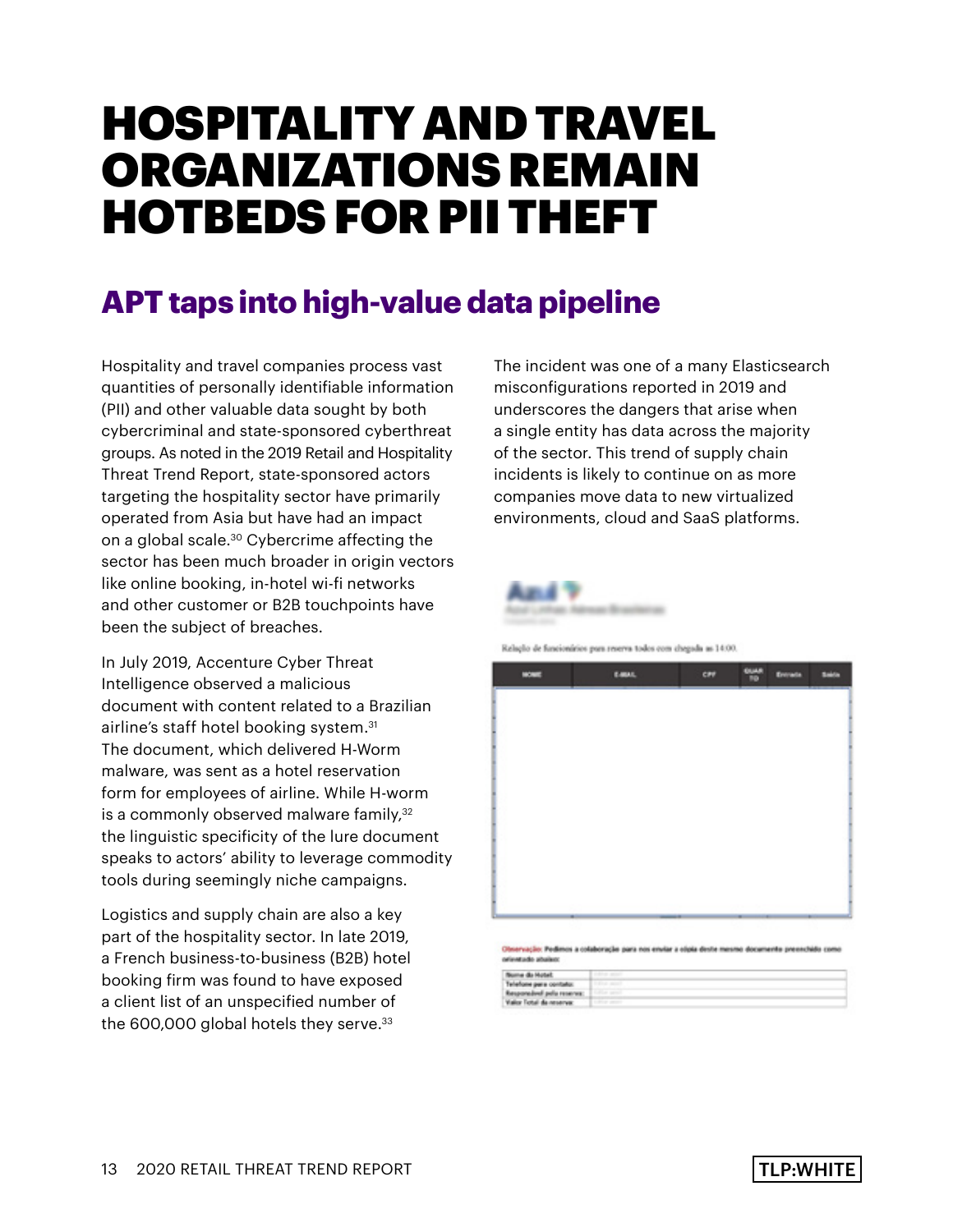# DEFRAUDING RETAILERS

## **Fraud services flourish on the underground**

Defrauding retailers is a lucrative pursuit for cybercriminals and can manifest in a variety of ways. Accenture Cyber Threat Intelligence has observed three pertinent topics being discussed on criminal forums—identifying which retailers stolen cards can effectively be used at, contactless payment fraud<sup>34</sup> and refund fraud.

Customers of criminal marketplaces cannot always simply purchase a stolen card and then use it to shop; both issuing banks and retailers have varying fraud detection capabilities. Actors are constantly on the lookout for bespoke methods that will bypass these checks. These methods are often shared on Dark Web forums and usually involve similar operational security (OPSEC) advice, with tweaks depending upon the card being used or the site being targeted.<sup>35</sup> Accenture Cyber Threat Intelligence observed a threat actors in late 2019 specifically detailing "how to card" at a specific American retailer that operates more than  $4.500$  stores. $36$ 

Credit card fraud involving contactless forms of payment<sup>37</sup> was raised as an emerging risk in the 2019 National Retail Federation's Security Survey.38 Retailers are concerned about contactless fraud at the same time malicious actors' interest in the space is growing. As merchants continue to rapidly integrate contactless systems as a form of payment, it is likely that the rate of tap-and-pay fraud will increase. New suspect mobile tap-and-pay applications with advanced features will begin to saturate underground markets in the coming years as current solutions cybercriminals are using are rendered obsolete or unreliable.

Cybercriminals also discuss contactless card skimmers. While fraudsters seem unable to agree upon the feasibility of carrying around such skimmers, they are able to agree upon the places that are ideal for capturing contactless card data—public transport, restaurants, sporting events, concerts and other high traffic areas.39 This raises the challenge of overlapping cyber and physical security efforts as floor staff in a retail or dining establishment may be the most effective line of defense when skimmers are actively being used to collect data. Coordinating cyber threat monitoring with physical security processes will likely allow organizations to thwart contactless card skimmers' use in their establishments.

Accenture Cyber Threat Intelligence research also found that threat actors have a large appetite for conducting refund fraud targeting e-commerce sites. The interest in this fraud is so high that it is now being provided "as-aservice" for fraudsters by some cybercriminal groups. Users advise refund service operators which site they would like to target and buy the item (using their own legitimate details). When the item arrives, they are instructed to let the service provider know, at which point the actor will take care of obtaining a refund, sending back the money minus their fee once the refund is complete.40 The cost is often between 12 and 30 percent of the refund depending on the site, with a minimum charge that varies.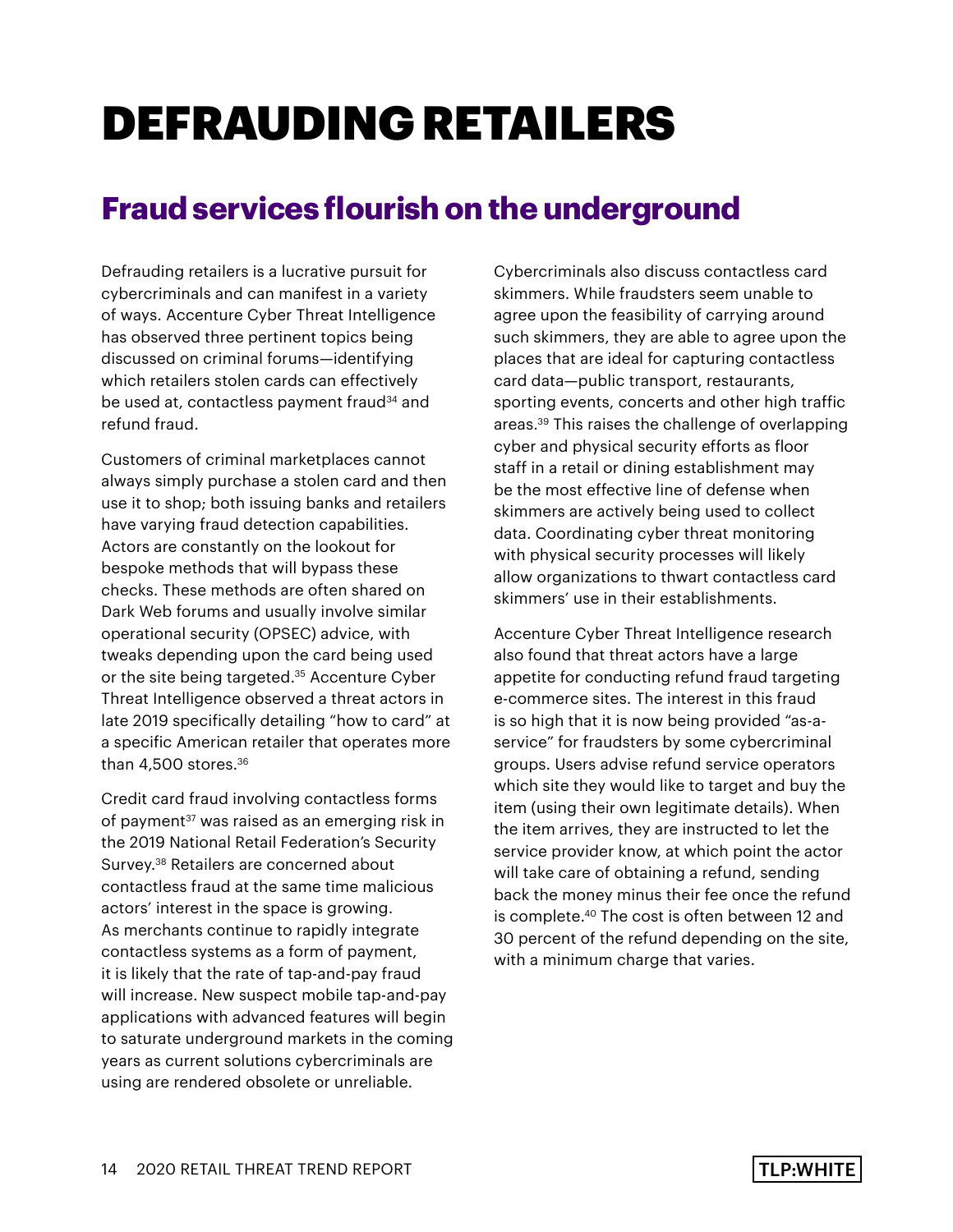## Oct 18, 2019 Hidden content for authorized users. Method θ **MEMBER** Messages: Hello Visitors and Members of the forum, this is the free tutorial on how to card Reaction:  $\bullet$ This method is unpatched and still works. Without further ado, let's get going. **Tools Needed** 0. Mastercard 0. RDP or 911 VPN 0. New Email in cc Owner details  $0.$

**Threat actor Lakers shared a method titled "Real [REDACTED] Method":**

**Exhibit 5: Screenshot from refunding Website Explaining How the Service Works**



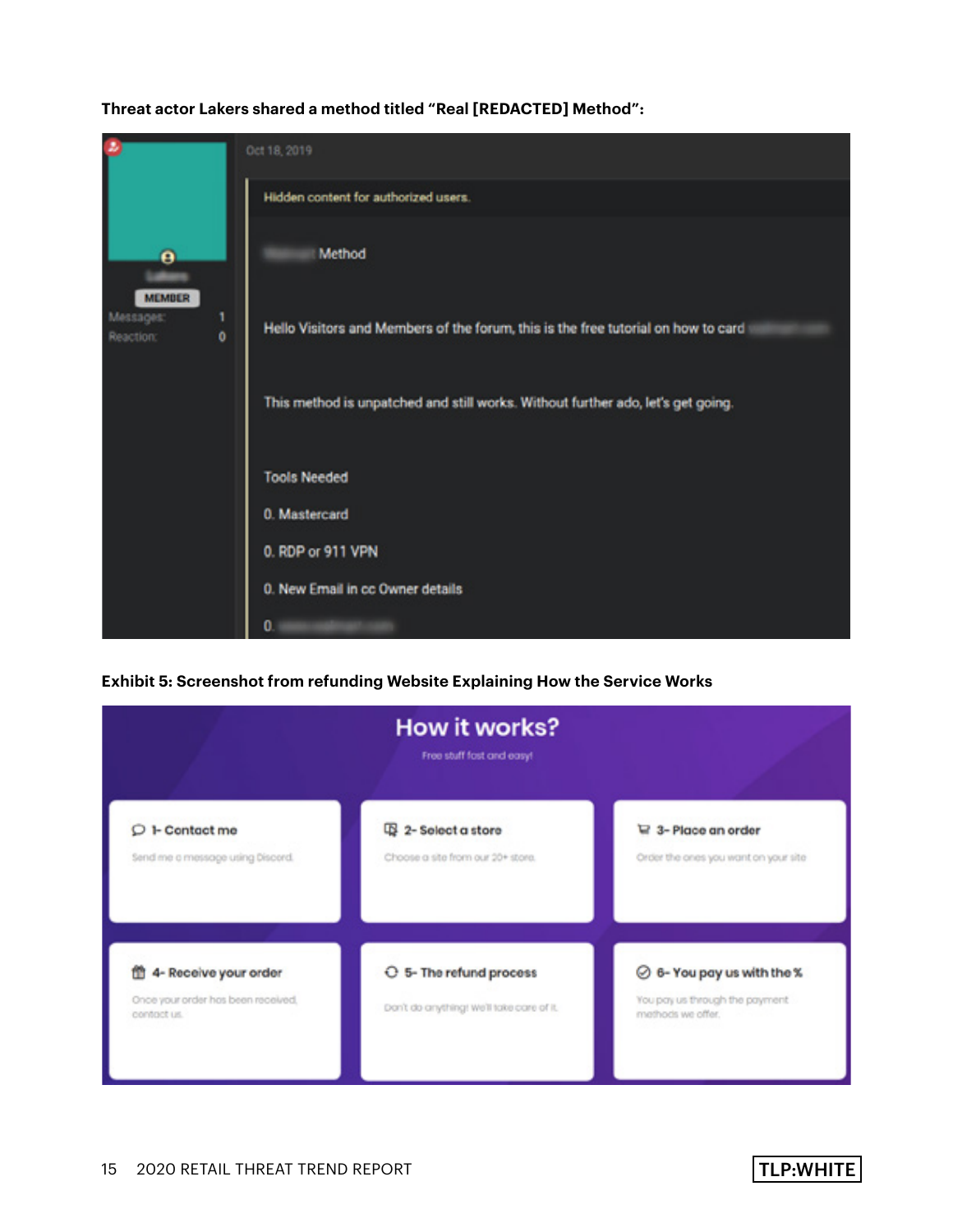**Exhibit 6: Screenshot from refunding website detailing which store they can defraud.**



Actors facilitating refund fraud are also tracking which stores they're able to conduct their fraud at most effectively. A prominent refunding site lists the logos of its "highest successes" on their website. Many of the organizations targeted by their refund scams are headquartered in North America, including a major e-commerce company and the world's largest sportswear company. It will be crucial for retailers to combat refund fraud in the coming years and especially during the holidays when purchase volumes and refund claims skyrocket.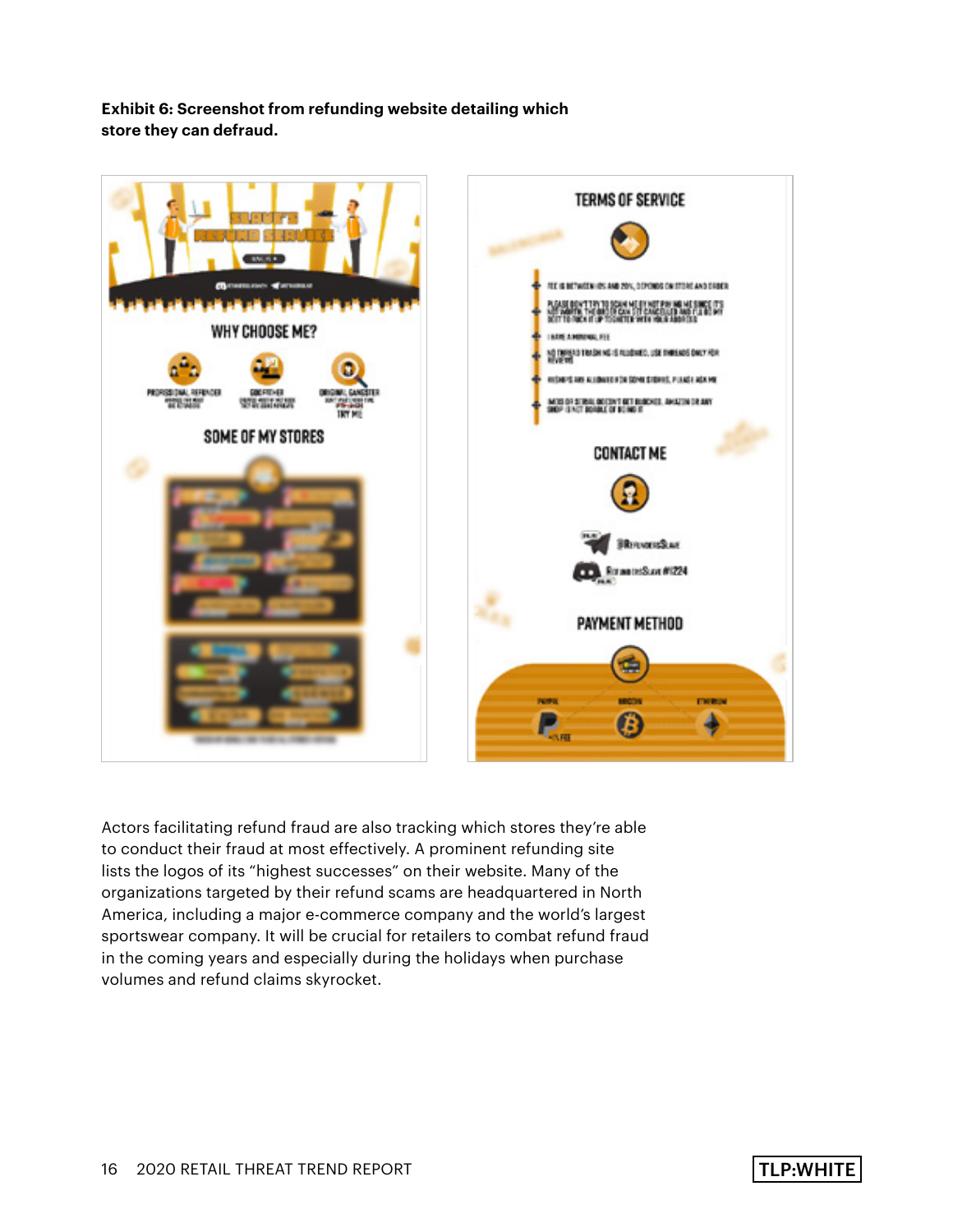**Exhibit 7: Feedback from 123abcuser on refund service, claiming to have received a quick refund, dated October 24, 2019**



## **Exhibit 8: Another positive review, this time from CexDex on October 22, 2019**



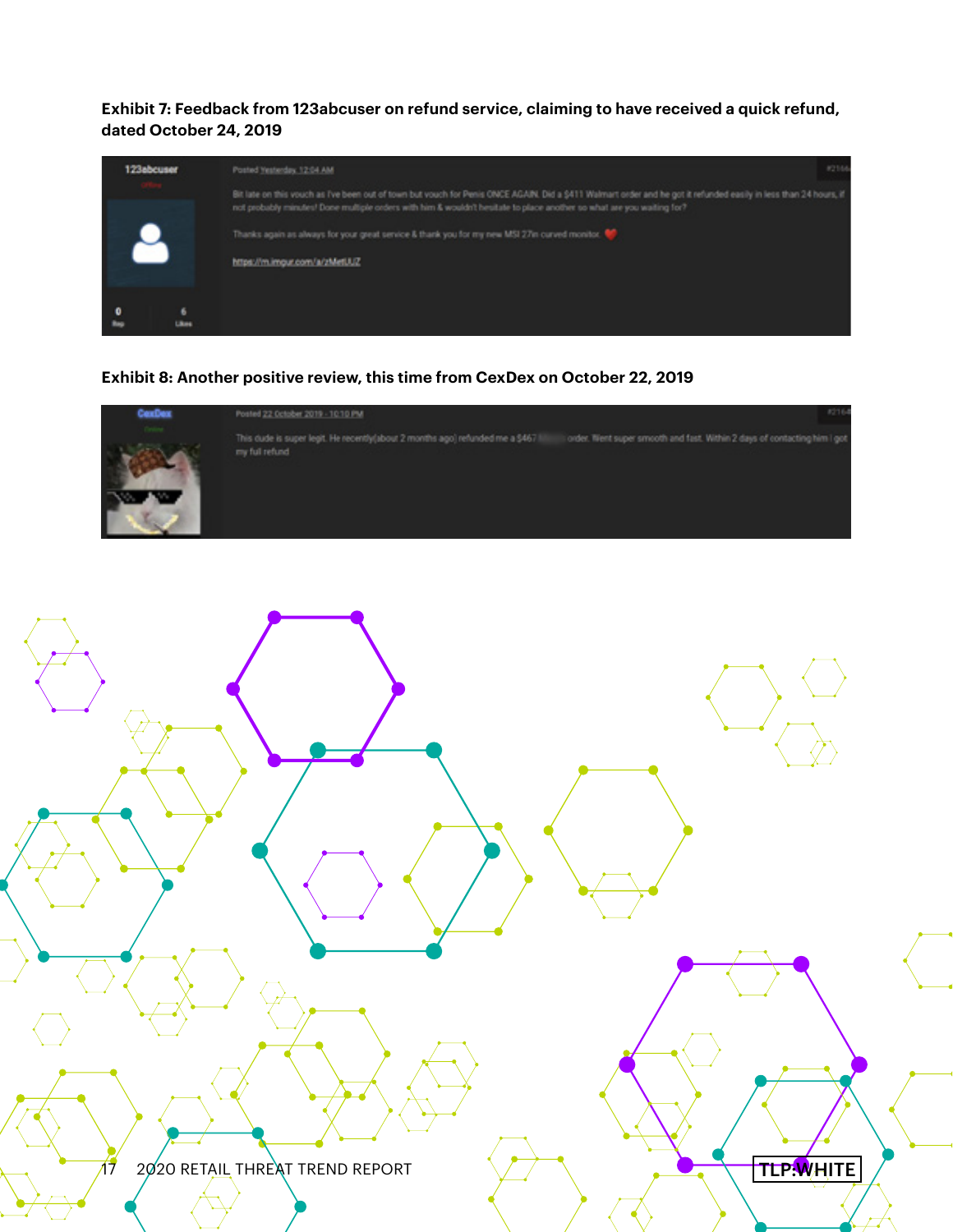# CALL TO ACTION

With a wide variety of cyberthreats to defend against, from ransomware to fraud, retail and hospitality organizations need to prioritize tracking and mitigating risks associated with cyber threats of greatest consequence to their environment. This effort can be aided by pursuing some of the following actions:

## **Information Sharing with Peers**

Sharing and ingesting threat intelligence at the tactical, operational and strategic levels will enable organizations in the retail and hospitality sectors to cauterize threats in the early stages of affecting the sectors.

Analyst staff participation in the RH-ISAC can increase exposure to the threat sharing, intelligence and collaboration that is relevant to their organizations.

## **Tracking Cross-Sector Threats and Ripple Affects in Retail and Hospitality Sectors**

Remaining apprised of broader cyber threats affecting other industries, especially those that support retail and hospitality, can aid firms in forecasting emerging threats more effectively.

Attending RH-ISAC Weekly Intelligence calls provides an opportunity to learn from, and share with, peers to glean key insights on emerging threats.

## **Expand Adversary Simulation to Third Parties and Critical Points of Failure**

In addition to simulating attacks against one's specific organization, retail and hospitality companies should consider running joint exercise with peers and suppliers. Firms should also explore testing the resilience of and adversarial use of emerging technologies when deployed into the business environment.

RH-ISAC workshops and training opportunities also help companies get the most out of their membership, and can also simultaneously help them to increase attack readiness.

## **Establish a Cyber-Fraud Operating Model**

As cybercriminals continue to focus on various areas of fraud affecting retailers and hospitality companies, fusion between internal fraud and cyber threat intelligence teams becomes increasingly important. Firms should formulate an operating model and shared resources (people, processes and technologies) that can support disruption of cyberthreats and fraud in tandem.

Joining or contributing to one of the RH-ISAC's member-led working groups, such as the Fraud Working Group, can also help organizations to be the tip of the spear for combatting fraud.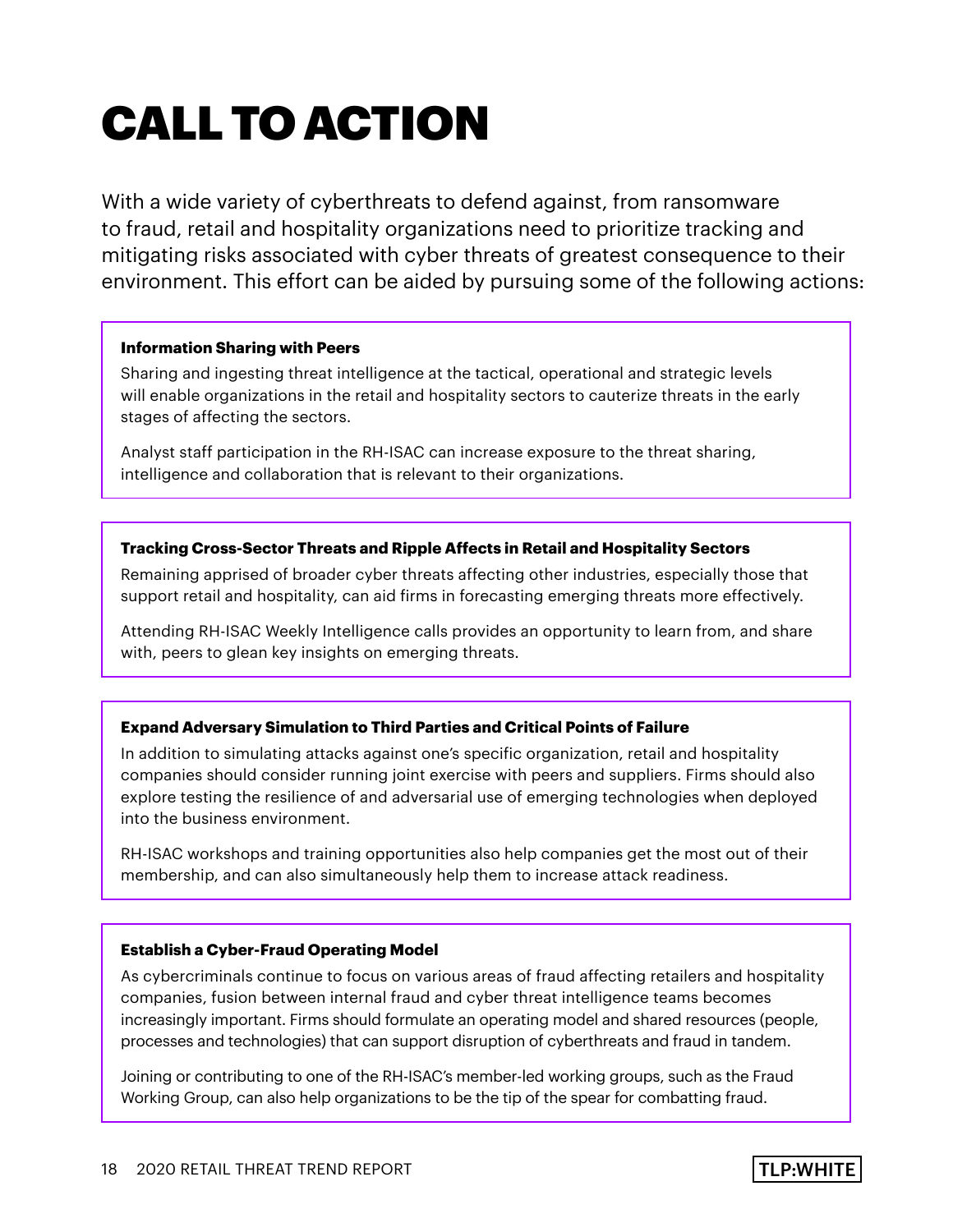## **References**

- Looking Back to See the Future: CIFR DeLorean – 2020 Edition, February 2020, [https://www.accenture.com/us-en/blogs/](https://www.accenture.com/us-en/blogs/blogs-looking-back-future) [blogs-looking-back-future](https://www.accenture.com/us-en/blogs/blogs-looking-back-future)
- <sup>2</sup> Cloud misconfigurations cost companies nearly \$5 trillion, February 2020, [https://www.techrepublic.com/article/cloud](https://www.techrepublic.com/article/cloud-misconfigurations-cost-companies-nearly-5-trillion)[misconfigurations-cost-companies-nearly-](https://www.techrepublic.com/article/cloud-misconfigurations-cost-companies-nearly-5-trillion)[5-trillion](https://www.techrepublic.com/article/cloud-misconfigurations-cost-companies-nearly-5-trillion)
- <sup>3</sup> Cobalt Group, January 2018, Accenture Cyber Threat Intelligence
- <sup>4</sup> FIN7, October 2017, Accenture Cyber Threat Intelligence
- <sup>5</sup> PIGFISH, February 2017, Accenture Cyber Threat Intelligence
- <sup>6</sup> SNAKEMACKEREL, July 2015, Accenture Cyber Threat Intelligence
- <sup>7</sup> iDefense Global Research Intelligence Digest: SKATE Actors Requesting Interviews with Public Officials, February 2020, Accenture Cyber Threat Intelligence
- <sup>8</sup> ZEBRASHARK, April 2017, Accenture Cyber Threat Intelligence
- <sup>9</sup> The 10 Most Abused Top Level Domains, https://www.spamhaus.org/statistics/tlds/
- <sup>10</sup> Three Members of Notorious International Cybercrime Group "Fin7" in Custody for Role in Attacking Over 100 U.S. Companies, August 2018, [https://www.justice.gov/](https://www.justice.gov/usao-wdwa/pr/three-members-notorious-international-cybercrime-group-fin7-custody-role-attacking-over) [usao-wdwa/pr/three-members-notorious](https://www.justice.gov/usao-wdwa/pr/three-members-notorious-international-cybercrime-group-fin7-custody-role-attacking-over)[international-cybercrime-group-fin7](https://www.justice.gov/usao-wdwa/pr/three-members-notorious-international-cybercrime-group-fin7-custody-role-attacking-over) [custody-role-attacking-over](https://www.justice.gov/usao-wdwa/pr/three-members-notorious-international-cybercrime-group-fin7-custody-role-attacking-over)
- <sup>11</sup> Fresh FIN7 Attack Uses Reconnaissance Document and GUDWIN, June 2019, Accenture Cyber Threat Intelligence
- <sup>13</sup> Dropping Anchor: From a TrickBot Infection to the Discovery of the Anchor Malware, December 2019, [https://www.cybereason.](https://www.cybereason.com/blog/dropping-anchor-from-a-trickbot-infection-to-the-discovery-of-the-anchor-malware) [com/blog/dropping-anchor-from-a](https://www.cybereason.com/blog/dropping-anchor-from-a-trickbot-infection-to-the-discovery-of-the-anchor-malware)[trickbot-infection-to-the-discovery](https://www.cybereason.com/blog/dropping-anchor-from-a-trickbot-infection-to-the-discovery-of-the-anchor-malware)[of-the-anchor-malware](https://www.cybereason.com/blog/dropping-anchor-from-a-trickbot-infection-to-the-discovery-of-the-anchor-malware)
- <sup>14</sup> Technical Analysis of Anchor\_DNS, December 2019, Accenture Cyber Threat Intelligence
- **Technical Analysis of Anchor Modules,** December 2019, Accenture Cyber Threat Intelligence
- <sup>16</sup> DanaBot banking trojan hits Germany again, with new targets, August 2019, [https://www.](https://www.cyberscoop.com/danabot-banking-trojan-retail-targets) [cyberscoop.com/danabot-banking-trojan](https://www.cyberscoop.com/danabot-banking-trojan-retail-targets)[retail-targets](https://www.cyberscoop.com/danabot-banking-trojan-retail-targets)
- <sup>17</sup> Account [REDACTED] Advertises Rental of DanaBot Windows Malware, February 2019, Accenture Cyber Threat Intelligence
- DanaBot banking Trojan jumps from Australia to Germany in quest for new targets, August 2019, [https://www.zdnet.com/](https://www.zdnet.com/article/danabot-banking-trojan-jumps-from-australia-to-german-targets/?es_p=10026468) [article/danabot-banking-trojan-jumps-from](https://www.zdnet.com/article/danabot-banking-trojan-jumps-from-australia-to-german-targets/?es_p=10026468)[australia-to-german-targets/?es\\_p=10026468](https://www.zdnet.com/article/danabot-banking-trojan-jumps-from-australia-to-german-targets/?es_p=10026468)
- $19$  If you bought anything from these 19 companies recently, your data may have been stolen, November 2019, [https://](https://www.businessinsider.com/data-breaches-retailers-consumer-companies-2019-1) [www.businessinsider.com/data-breaches](https://www.businessinsider.com/data-breaches-retailers-consumer-companies-2019-1)[retailers-consumer-companies-2019-1](https://www.businessinsider.com/data-breaches-retailers-consumer-companies-2019-1)
- <sup>20</sup> Technical Analysis of a Magecart Skimmer, December 2019, Accenture Cyber Threat Intelligence
- <sup>21</sup> Magecart Attack on eCommerce Platform Hits Thousands of Online Shops, October 2019, [https://www.securityweek.com/magecart](https://www.securityweek.com/magecart-attack-ecommerce-platform-hits-thousands-online-shops)[attack-ecommerce-platform-hits-thousands](https://www.securityweek.com/magecart-attack-ecommerce-platform-hits-thousands-online-shops)[online-shops](https://www.securityweek.com/magecart-attack-ecommerce-platform-hits-thousands-online-shops)

 $12$  Ibid.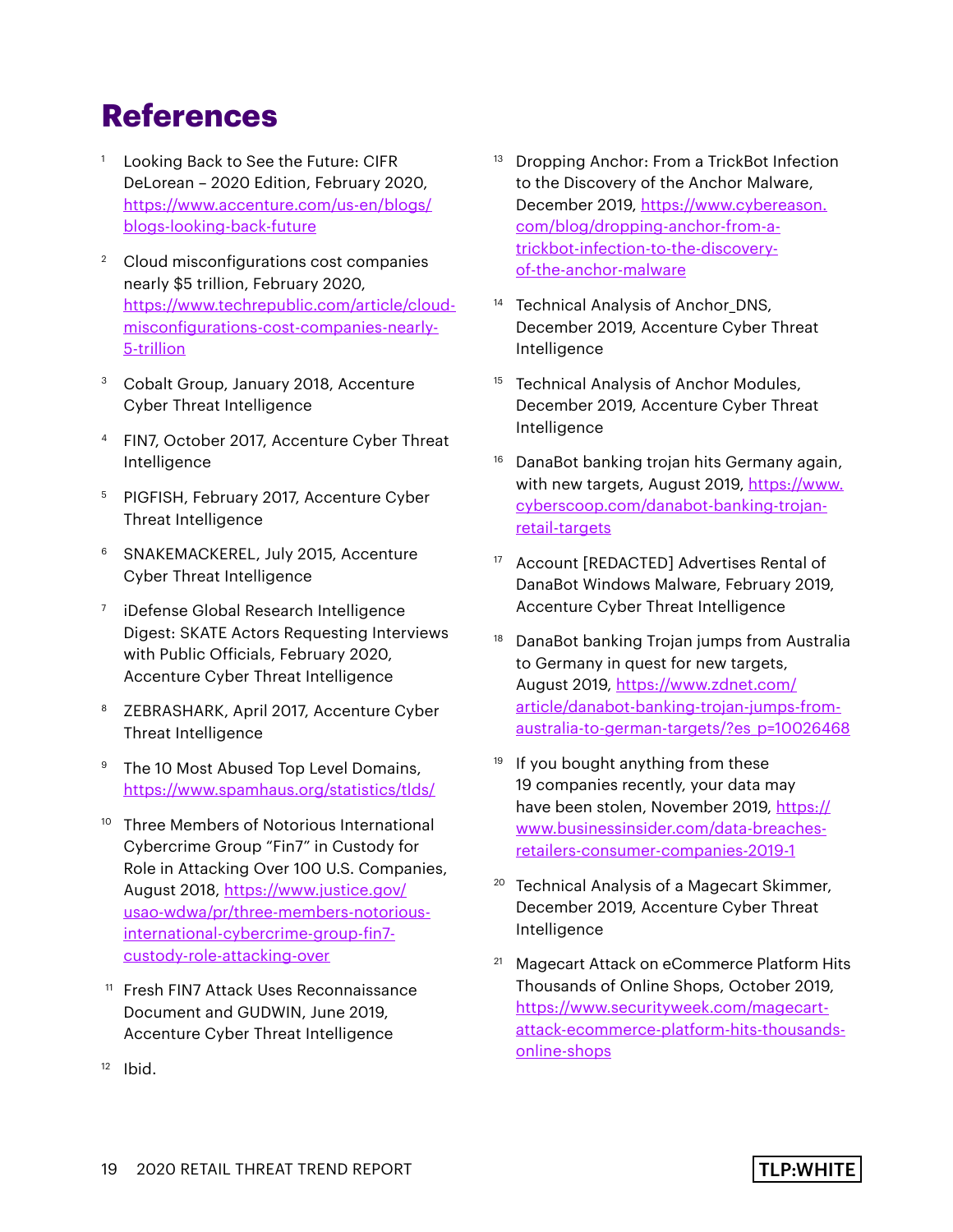- Magecart Attacks are now on FBI's Radar, October 2019, [https://www.cisomag.com/](https://www.cisomag.com/magecart-attacks-are-now-on-fbis-radar) [magecart-attacks-are-now-on-fbis-radar](https://www.cisomag.com/magecart-attacks-are-now-on-fbis-radar)
- <sup>23</sup> Spray and Pray: Magecart Campaign Breaches Websites En Masse Via Misconfigured Amazon S3 Buckets, July 2019, [https://www.riskiq.com/blog/](https://www.riskiq.com/blog/labs/magecart-amazon-s3-buckets) [labs/magecart-amazon-s3-buckets](https://www.riskiq.com/blog/labs/magecart-amazon-s3-buckets)
- <sup>24</sup> Looking Back to See the Future: CIFR DeLorean – 2020 Edition, February 2020, [https://www.accenture.com/us-en/blogs/](https://www.accenture.com/us-en/blogs/blogs-looking-back-future) [blogs-looking-back-future](https://www.accenture.com/us-en/blogs/blogs-looking-back-future)
- <sup>25</sup> Magecart Skimmer Found on Eurotickets2020 and Olympictickets2020 Websites; Card Data Likely Stolen, January 2020, Accenture Cyber Threat Intelligence
- <sup>26</sup> Online shopping overtakes a major part of retail for the first time ever, April 2019, [https://www.cnbc.com/2019/04/02/online](https://www.cnbc.com/2019/04/02/online-shopping-officially-overtakes-brick-and-mortar-retail-for-the-first-time-ever.html)[shopping-officially-overtakes-brick-and](https://www.cnbc.com/2019/04/02/online-shopping-officially-overtakes-brick-and-mortar-retail-for-the-first-time-ever.html)[mortar-retail-for-the-first-time-ever.html](https://www.cnbc.com/2019/04/02/online-shopping-officially-overtakes-brick-and-mortar-retail-for-the-first-time-ever.html)
- <sup>27</sup> Retailers Selling Non-Essentials See Double & Triple-Digit Increases In Online Sales During COVID-19 Crisis, April 2020, [https://www.forbes.com/sites/](https://www.forbes.com/sites/kaleighmoore/2020/04/17/retailers-selling-non-essentials-see-double--triple-digit-increases-in-online-sales-during-covid-19-crisis/#7d6432386431) [kaleighmoore/2020/04/17/retailers-selling](https://www.forbes.com/sites/kaleighmoore/2020/04/17/retailers-selling-non-essentials-see-double--triple-digit-increases-in-online-sales-during-covid-19-crisis/#7d6432386431)[non-essentials-see-double--triple-digit](https://www.forbes.com/sites/kaleighmoore/2020/04/17/retailers-selling-non-essentials-see-double--triple-digit-increases-in-online-sales-during-covid-19-crisis/#7d6432386431)[increases-in-online-sales-during-covid-19](https://www.forbes.com/sites/kaleighmoore/2020/04/17/retailers-selling-non-essentials-see-double--triple-digit-increases-in-online-sales-during-covid-19-crisis/#7d6432386431) [crisis/#7d6432386431](https://www.forbes.com/sites/kaleighmoore/2020/04/17/retailers-selling-non-essentials-see-double--triple-digit-increases-in-online-sales-during-covid-19-crisis/#7d6432386431)
- <sup>28</sup> The Professionalization of the Criminal Underground: Trends and Effects, February 2020, Accenture Cyber Threat Intelligence
- $29$  Ibid.
- <sup>30</sup> Retail and Hospitality Threat Trend Report [accenture.com/\\_acnmedia/Accenture/](http://accenture.com/_acnmedia/Accenture/Redesign-Assets/DotCom/Documents/Global/1/Accenture-RH-Threat-Trend-Report.pdf) [Redesign-Assets/DotCom/Documents/](http://accenture.com/_acnmedia/Accenture/Redesign-Assets/DotCom/Documents/Global/1/Accenture-RH-Threat-Trend-Report.pdf) [Global/1/Accenture-RH-Threat-Trend-](http://accenture.com/_acnmedia/Accenture/Redesign-Assets/DotCom/Documents/Global/1/Accenture-RH-Threat-Trend-Report.pdf)[Report.pdf](http://accenture.com/_acnmedia/Accenture/Redesign-Assets/DotCom/Documents/Global/1/Accenture-RH-Threat-Trend-Report.pdf)
- <sup>31</sup> H-Worm Campaign Targets Brazilian Hotel, July 2019, iDefense Threat Intelligence
- <sup>32</sup> New Variant of the Houdini Worm Emerges, June 2019, [https://www.securityweek.com/](https://www.securityweek.com/new-variant-houdini-worm-emerges) [new-variant-houdini-worm-emerges](https://www.securityweek.com/new-variant-houdini-worm-emerges)
- <sup>33</sup> European Hotel Group Suffers Data Breach Impacting 600,000 Hotels Worldwide, November 2019, [https://www.](https://www.securitymagazine.com/articles/91318-european-hotel-group-suffers-data-breach-impacting-600000-hotels-worldwide) [securitymagazine.com/articles/91318](https://www.securitymagazine.com/articles/91318-european-hotel-group-suffers-data-breach-impacting-600000-hotels-worldwide) [european-hotel-group-suffers-data-breach](https://www.securitymagazine.com/articles/91318-european-hotel-group-suffers-data-breach-impacting-600000-hotels-worldwide)[impacting-600000-hotels-worldwide](https://www.securitymagazine.com/articles/91318-european-hotel-group-suffers-data-breach-impacting-600000-hotels-worldwide)
- <sup>34</sup> iDefense Explains: Contactless Payment Fraud, June 2019, Accenture Cyber Threat Intelligence
- <sup>35</sup> iDefense Explains: Targeting E-commerce, November 2019, Accenture Cyber Threat Intelligence
- <sup>36</sup> Ibid.
- 37 National Retail Security Survey 2019, June 2019, [https://nrf.com/research/national](https://nrf.com/research/national-retail-security-survey-2019)[retail-security-survey-2019](https://nrf.com/research/national-retail-security-survey-2019)
- <sup>38</sup> Ibid.
- <sup>39</sup> iDefense Explains: Contactless Payment Fraud, June 2019, Accenture Cyber Threat Intelligence
- <sup>40</sup> iDefense Explains: Targeting E-commerce, November 2019, Accenture Cyber Threat Intelligence